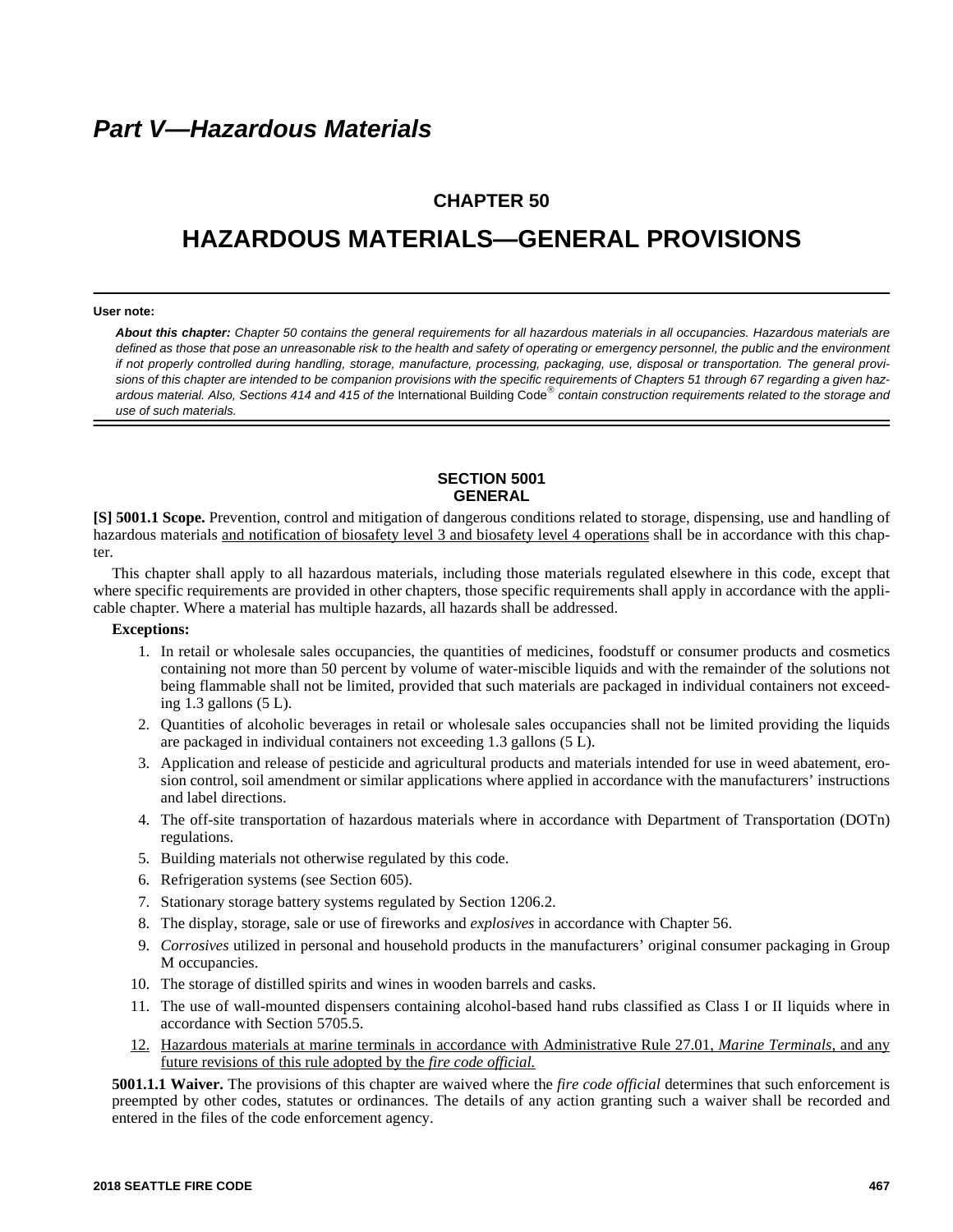**[S] 5001.1.2 Underground storage tanks.** Pursuant to Section 106.5.1, the fire code official approves permits to install underground tanks issued by and inspections of underground tanks conducted by the Washington State Department of Ecology.

**5001.2 Material classification.** Hazardous materials are those chemicals or substances defined as such in this code. Definitions of hazardous materials shall apply to all hazardous materials, including those materials regulated elsewhere in this code.

**5001.2.1 Mixtures.** Mixtures shall be classified in accordance with hazards of the mixture as a whole. Mixtures of hazardous materials shall be classified in accordance with nationally recognized reference standards; by an *approved* qualified organization, individual, or Safety Data Sheet (SDS); or by other *approved* methods.

**5001.2.2 Hazard categories.** Hazardous materials shall be classified according to hazard categories. The categories include materials regulated by this chapter and materials regulated elsewhere in this code.

**5001.2.2.1 Physical hazards.** The material categories listed in this section are classified as *physical hazards*. A material with a primary classification as a *physical hazard* can also pose a *health hazard*.

- 1. *Explosives* and blasting agents.
- 2. *Combustible liquids*.
- 3. Flammable solids, liquids and gases.
- 4. Organic peroxide solids or liquids.
- 5. Oxidizer, solids or liquids.
- 6. Oxidizing gases.
- 7. Pyrophoric solids, liquids or gases.
- 8. Unstable (reactive) solids, liquids or gases.
- 9. Water-reactive materials solids or liquids.
- 10. *Cryogenic fluids*.

**5001.2.2.2 Health hazards.** The material categories listed in this section are classified as *health hazards*. A material with a primary classification as a *health hazard* can also pose a *physical hazard*.

- 1. Highly toxic and toxic materials.
- 2. *Corrosive* materials.

**5001.3 Performance-based design alternative.** Where *approved* by the *fire code official*, buildings and facilities where hazardous materials are stored, used or handled shall be permitted to comply with this section as an alternative to compliance with the other requirements set forth in this chapter and Chapters 51 through 67.

**5001.3.1 Objective.** The objective of Section 5001.3 is to protect people and property from the consequences of unauthorized discharge, fires or explosions involving hazardous materials.

**5001.3.2 Functional statements.** Performance-based design alternatives are based on the following functional statements:

- 1. Provide safeguards to minimize the risk of unwanted releases, fires or explosions involving hazardous materials.
- 2. Provide safeguards to minimize the consequences of an unsafe condition involving hazardous materials during normal operations and in the event of an abnormal condition.

**5001.3.3 Performance requirements.** Where safeguards, systems, documentation, written plans or procedures, audits, process hazards analysis, mitigation measures, engineering controls or construction features are required by Sections 5001.3.3.1 through 5001.3.3.18, the details of the design alternative shall be subject to approval by the *fire code official*. The details of actions granting the use of the design alternatives shall be recorded and entered in the files of the jurisdiction.

**5001.3.3.1 Properties of hazardous materials.** The physical- and health-hazard properties of hazardous materials on site shall be known and shall be made readily available to employees, neighbors and the *fire code official*.

**5001.3.3.2 Reliability of equipment and operations.** Equipment and operations involving hazardous materials shall be designed, installed and maintained to ensure that they reliably operate as intended.

**5001.3.3.3 Prevention of unintentional reaction or release.** Safeguards shall be provided to minimize the risk of an unintentional reaction or release that could endanger people or property.

**5001.3.3.4 Spill mitigation.** Spill containment systems or means to render a spill harmless to people or property shall be provided where a spill is determined to be a plausible event and where such an event would endanger people or property.

**5001.3.3.5 Ignition hazards.** Safeguards shall be provided to minimize the risk of exposing combustible hazardous materials to unintended sources of ignition.

**5001.3.3.6 Protection of hazardous materials.** Safeguards shall be provided to minimize the risk of exposing hazardous materials to a fire or physical damage whereby such exposure could endanger or lead to the endangerment of people or property.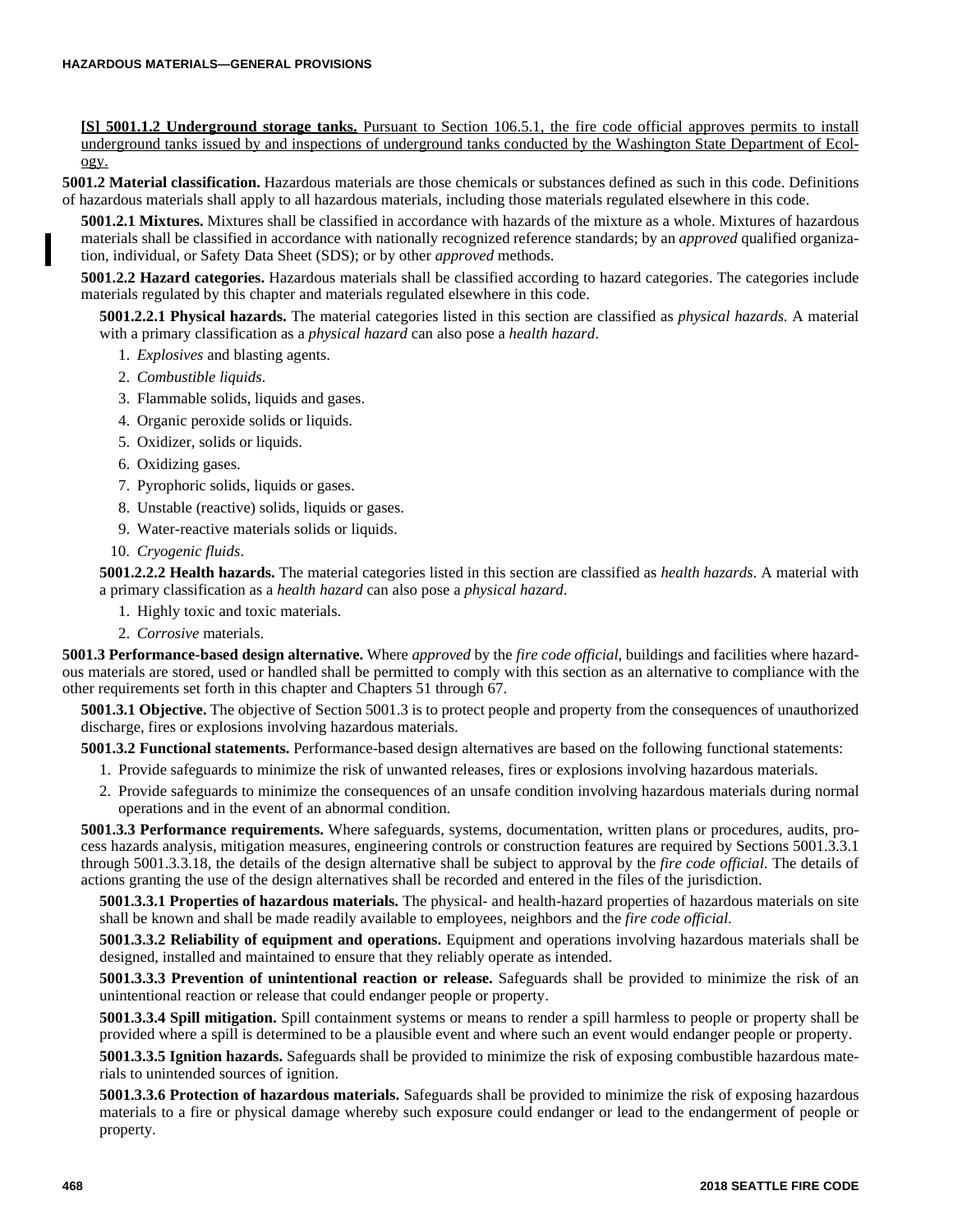**5001.3.3.7 Exposure hazards.** Safeguards shall be provided to minimize the risk of and limit damage from a fire or explosion involving explosive hazardous materials whereby such fire or explosion could endanger or lead to the endangerment of people or property.

**5001.3.3.8 Detection of gas or vapor release.** Where a release of hazardous materials gas or vapor would cause immediate harm to persons or property, means of mitigating the dangerous effects of a release shall be provided.

**5001.3.3.9 Reliable power source.** Where a power supply is relied on to prevent or control an emergency condition that could endanger people or property, the power supply shall be from a reliable source.

**5001.3.3.10 Ventilation.** Where ventilation is necessary to limit the risk of creating an emergency condition resulting from normal or abnormal operations, means of ventilation shall be provided.

**5001.3.3.11 Process hazard analyses.** Process hazard analyses shall be conducted to ensure reasonably the protection of people and property from dangerous conditions involving hazardous materials.

**5001.3.3.12 Prestartup safety review.** Written documentation of prestartup safety review procedures shall be developed and enforced to ensure that operations are initiated in a safe manner. The process of developing and updating such procedures shall involve the participation of affected employees.

**5001.3.3.13 Operating and emergency procedures.** Written documentation of operating procedures and procedures for emergency shut down shall be developed and enforced to ensure that operations are conducted in a safe manner. The process of developing and updating such procedures shall involve the participation of affected employees.

**5001.3.3.14 Management of change.** A written plan for management of change shall be developed and enforced. The process of developing and updating the plan shall involve the participation of affected employees.

**5001.3.3.15 Emergency plan.** A written emergency plan shall be developed to ensure that proper actions are taken in the event of an emergency, and the plan shall be followed if an emergency condition occurs. The process of developing and updating the plan shall involve the participation of affected employees.

**5001.3.3.16 Accident procedures.** Written procedures for investigation and documentation of accidents shall be developed, and accidents shall be investigated and documented in accordance with these procedures.

**5001.3.3.17 Consequence analysis.** Where an accidental release of hazardous materials could endanger people or property, either on or off-site, an analysis of the expected consequences of a plausible release shall be performed and utilized in the analysis and selection of active and passive hazard mitigation controls.

**5001.3.3.18 Safety audits.** Safety audits shall be conducted on a periodic basis to verify compliance with the requirements of this section.

**5001.4 Retail and wholesale storage and display.** For retail and wholesale storage and display of nonflammable solid and nonflammable or noncombustible liquid hazardous materials in Group M occupancies and storage in Group S occupancies, see Section 5003.11.

**5001.5 Permits.** Permits shall be required as set forth in Sections 105.6 and 105.7.

Where required by the *fire code official*, permittees shall apply for approval to permanently close a storage, use or handling facility. Such application shall be submitted not less than 30 days prior to the termination of the storage, use or handling of hazardous materials. The *fire code official* is authorized to require that the application be accompanied by an *approved* facility closure plan in accordance with Section 5001.6.3.

**5001.5.1 Hazardous Materials Management Plan.** Where required by the *fire code official*, an application for a permit shall include a Hazardous Materials Management Plan (HMMP). The HMMP shall include a facility site plan designating the following:

- 1. Access to each storage and use area.
- 2. Location of emergency equipment.
- 3. Location where liaison will meet emergency responders.
- 4. Facility evacuation meeting point locations.
- 5. The general purpose of other areas within the building.
- 6. Location of all above-ground and underground tanks and their appurtenances including, but not limited to, sumps, vaults, below-grade treatment systems and piping.
- 7. The hazard classes in each area.
- 8. Locations of all *control areas* and Group H occupancies.
- 9. Emergency *exits*.

**[S] 5001.5.2 Hazardous Materials Inventory Statement (HMIS).** Where required by the *fire code official*, an application for <u>or renewal of</u> a permit shall include an HMIS ((<del>, such as Superfund Amendments and Reauthorization Act of 1986</del> (SARA) Title III, Tier II Report or other *approved* statement. The HMIS shall)) that includes the following information: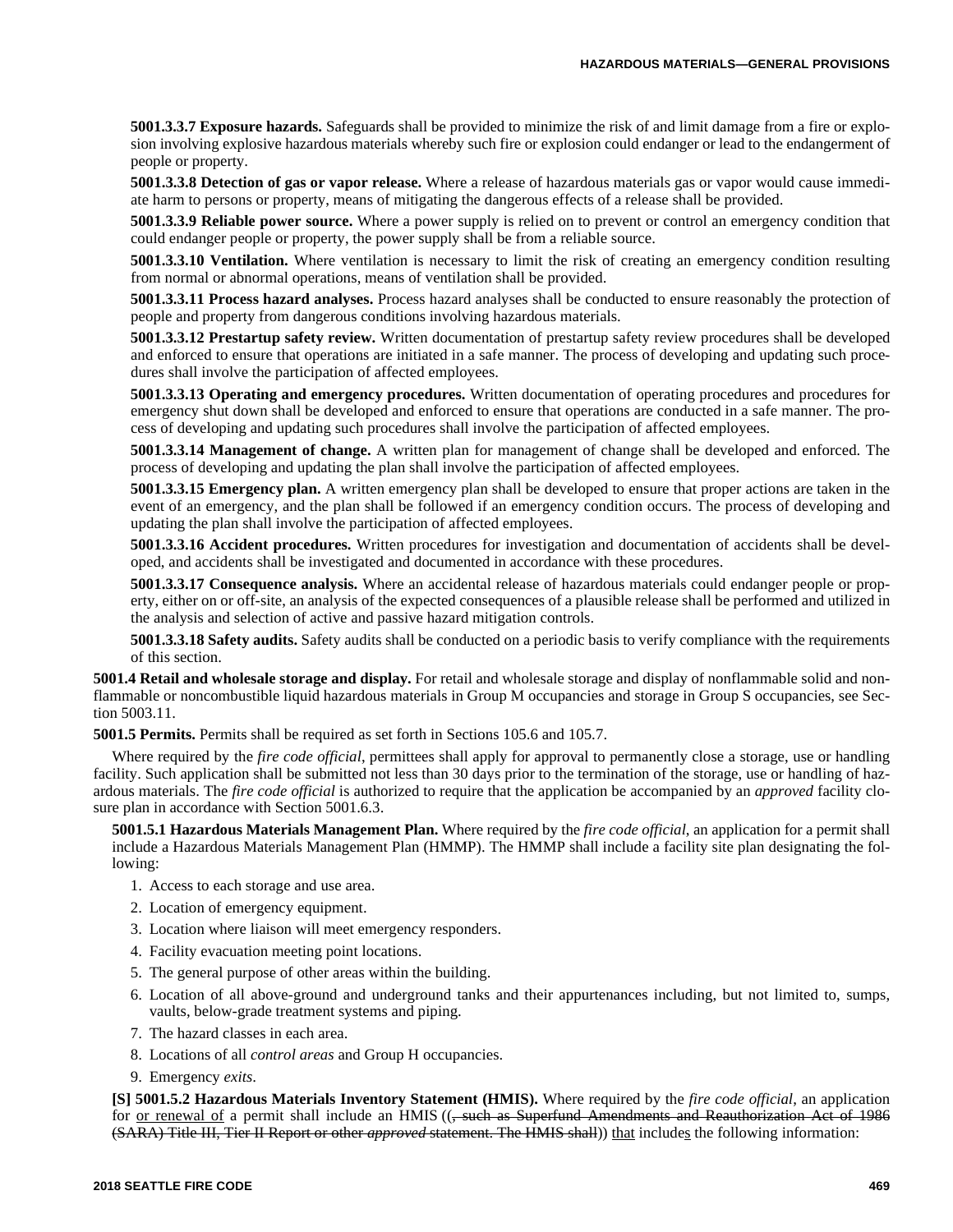- 1. Product name.
- 2. Component.
- 3. Chemical Abstract Service (CAS) number.
- 4. Location where stored or used.
- 5. Container size.
- 6. Hazard classification.
- 7. Amount in storage.
- 8. Amount in use-*closed systems*.
- 9. Amount in use-*open systems*.

# **5001.5.2 Point of Information**

Prior to developing a HMIS, please contact the Special Hazards Unit of the Fire Prevention Division for specific guidelines, format and assistance.

**5001.6 Facility closure.** Facilities shall be placed out of service in accordance with Sections 5001.6.1 through 5001.6.3.

**5001.6.1 Temporarily out-of-service facilities.** Facilities that are temporarily out of service shall continue to maintain a permit and be monitored and inspected.

**5001.6.2 Permanently out-of-service facilities.** Facilities for which a permit is not kept current or is not monitored and inspected on a regular basis shall be deemed to be permanently out of service and shall be closed in an *approved* manner. Where required by the *fire code official*, permittees shall apply for approval to close permanently storage, use or handling facilities. The *fire code official* is authorized to require that such application be accompanied by an *approved* facility closure plan in accordance with Section 5001.6.3.

**5001.6.3 Facility closure plan.** Where a facility closure plan is required in accordance with Section 5001.5 to terminate storage, dispensing, handling or use of hazardous materials, it shall be submitted to the *fire code official* not less than 30 days prior to facility closure. The plan shall demonstrate that hazardous materials that are stored, dispensed, handled or used in the facility will be transported, disposed of or reused in a manner that eliminates the need for further maintenance and any threat to public health and safety.

**[S] 5001.7 Biosafety level 3 and biosafety level 4 operations.** The *fire code official* shall be notified in writing annually of locations where biosafety level 3 (BSL-3) or biosafety level 4 (BSL-4) operations as defined by the U.S. Department of Health and Human Services Centers for Disease Control and Prevention and National Institutes of Health (CDC/NIH) are being performed. Such notification shall identify the location(s) within the building where BSL-3 and BSL-4 operations are conducted and shall certify compliance with the CDC/NIH's recommended practices for such operations.

# **SECTION 5002 DEFINITIONS**

**[S] 5002.1 Definitions.** The following terms are defined in Chapter 2: **BOILING POINT. CEILING LIMIT. CHEMICAL. CHEMICAL NAME. CLOSED CONTAINER. CONTAINER. CONTROL AREA. CYLINDER. DAY BOX. DEFLAGRATION. DESIGN PRESSURE. DETACHED BUILDING. DISPENSING. EXCESS FLOW CONTROL. EXHAUSTED ENCLOSURE. EXPLOSION.**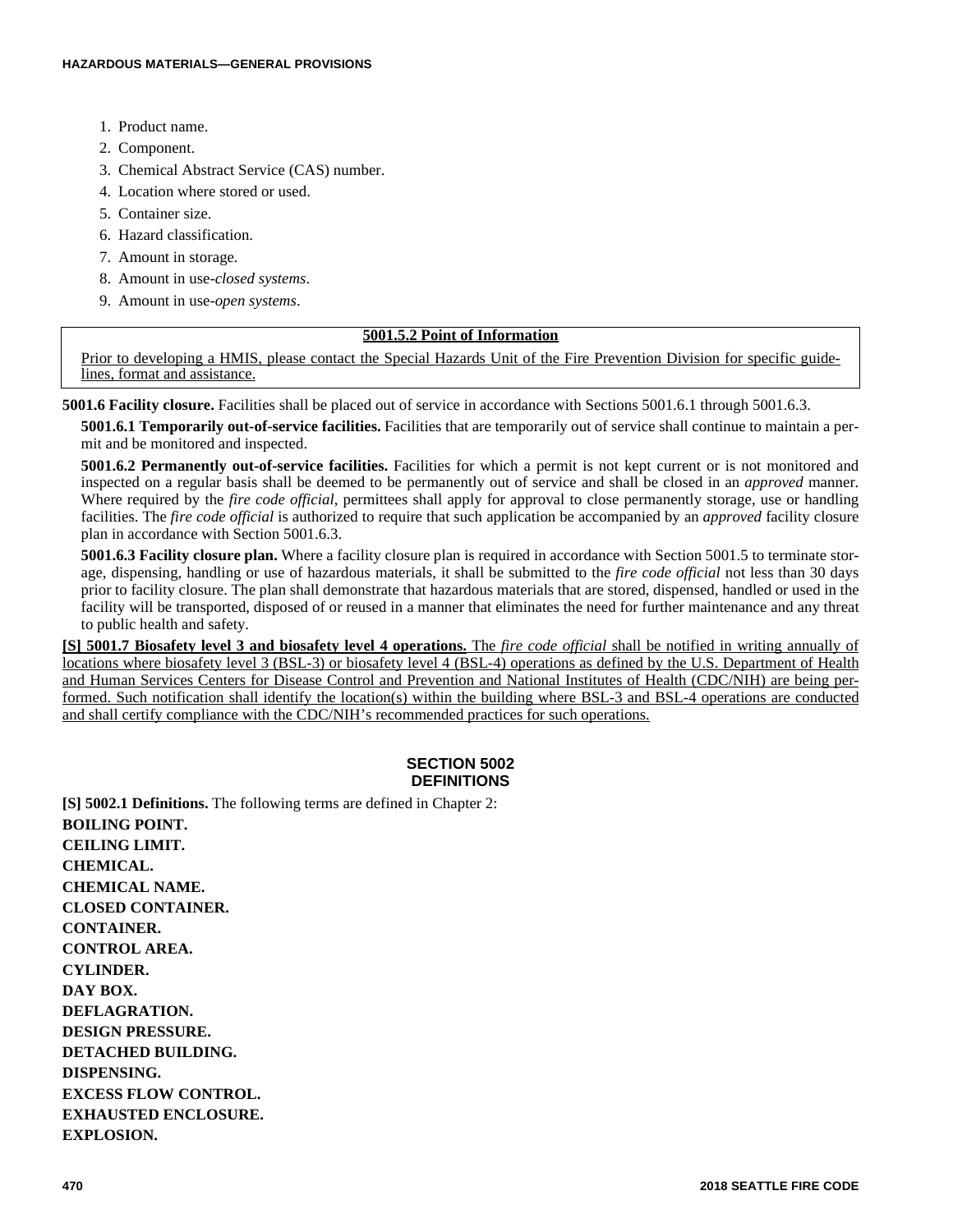**FLAMMABLE VAPORS OR FUMES. GAS CABINET. GAS ROOM. HANDLING. HAZARDOUS MATERIALS. HEALTH HAZARD. IMMEDIATELY DANGEROUS TO LIFE AND HEALTH (IDLH). INCOMPATIBLE MATERIALS. LIQUID. LOWER EXPLOSIVE LIMIT (LEL). LOWER FLAMMABLE LIMIT (LFL). MAXIMUM ALLOWABLE QUANTITY PER CONTROL AREA. NON-PRODUCTION LABORATORY FACILITY. NORMAL TEMPERATURE AND PRESSURE (NTP). OUTDOOR CONTROL AREA. PERMISSIBLE EXPOSURE LIMIT (PEL). PESTICIDE. PHYSICAL HAZARD. PRESSURE VESSEL. SAFETY CAN. SAFETY DATA SHEET (SDS). SECONDARY CONTAINMENT. SEGREGATED. SOLID. STORAGE, HAZARDOUS MATERIALS. SYSTEM. TANK, ATMOSPHERIC. TANK, PORTABLE. TANK, STATIONARY. TANK VEHICLE. UNAUTHORIZED DISCHARGE. USE (MATERIAL). VAPOR PRESSURE.**

# **SECTION 5003 GENERAL REQUIREMENTS**

**5003.1 Scope.** The storage, use and handling of all hazardous materials shall be in accordance with this section.

**[S] 5003.1.1 Maximum allowable quantity per control area.** The *maximum allowable quantity per control area* shall be as specified in Tables 5003.1.1(1) through 5003.1.1(4).

For retail and wholesale storage and display in Group M occupancies and Group S storage, see Section 5003.11. Non-production laboratory facilities may be in accordance with Section 5003.13.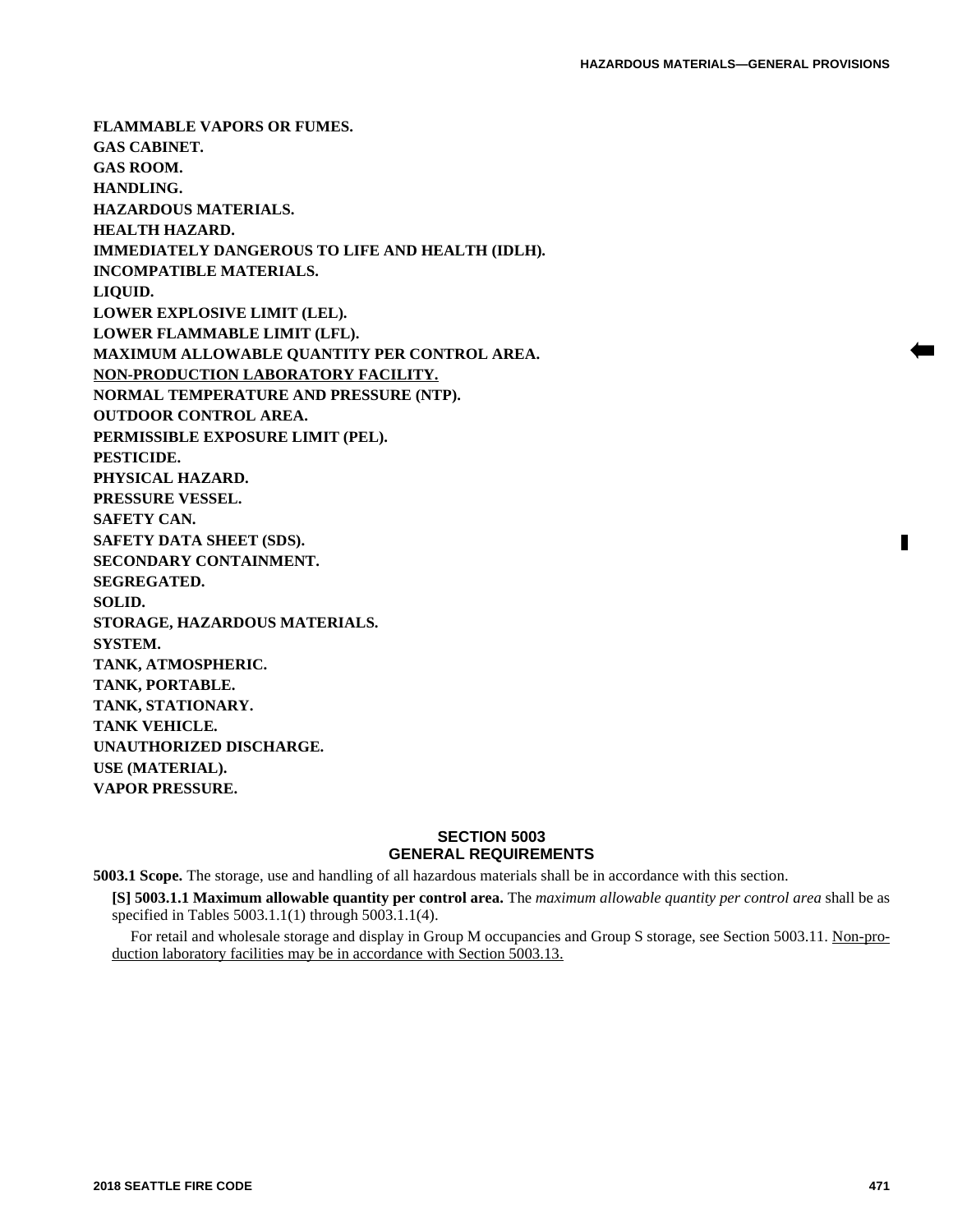| <br> <br> <br><b>A THREE ASSESSMENT CONTRACT AND AN ANGLE CONTRACT CONTRACT CONTRACT CONTRACT CONTRACT CONTRACT CONTRACT CONTRACT CONTRACT CONTRACT CONTRACT CONTRACT CONTRACT CONTRACT CONTRACT CONTRACT CONTRACT CONTRACT CONTRACT CONTRACT </b><br>こくさい うくらし にっぽー<br>ׇ֧֧֦֦֦֧֦֧֦֧֦֧֦֧ׅ֧֦֧ׅ֧֦֧ׅ֧֦֧ׅ֧֦֧ׅ֧֛֛֪֛֝֝֝֬֝֜֓֜֓֜֓֜֓֜֓<br>֧֛ׅ֪֖֧֧֧֦֧֦֧֦֧֦֧֦֧֦֧֦֧֦֧֚֚֚֚֚֚֚֚֚֚֜֜֜֘֜֓֬֝֘ |  |
|-----------------------------------------------------------------------------------------------------------------------------------------------------------------------------------------------------------------------------------------------------------------------------------------------------------------------------------------------------------------------------|--|
|-----------------------------------------------------------------------------------------------------------------------------------------------------------------------------------------------------------------------------------------------------------------------------------------------------------------------------------------------------------------------------|--|

|                                                   |                                              | <b>MAXIMUM ALLOWABLE QUANTIY</b><br>GROUP WHEN                    |                                                       | STORAGE <sup>b</sup>                                 |                                                       | PER CONTROL AREA OF HAZARDOUS MATERIALS POSING A PHYSICAL HAZARDa. I m. n. | USE-CLOSED SYSTEMS <sup>b</sup>                             |                              | USE-OPEN SYSTEMS <sup>b</sup>                                     |                                                                        |  |
|---------------------------------------------------|----------------------------------------------|-------------------------------------------------------------------|-------------------------------------------------------|------------------------------------------------------|-------------------------------------------------------|----------------------------------------------------------------------------|-------------------------------------------------------------|------------------------------|-------------------------------------------------------------------|------------------------------------------------------------------------|--|
| <b>MATERIAL</b>                                   | CLASS                                        | THE MAXIMUM<br><b>QUANTITY IS</b><br><b>ALLOWABLE</b><br>EXCEEDED | (cubic feet)<br>pounds<br>Solid                       | pounds)<br>Liquid<br>gallons                         | (cubic feet<br>at NTP)<br>Gas                         | (cubic feet)<br>pounds<br>Solid                                            | gallons<br>(pounds)<br>Liquid                               | cubic feet<br>at NTP)<br>Gas | (cubic feet)<br>pounds<br>Solid                                   | (pounds)<br>gallons<br>Liquid                                          |  |
| Combustible<br>dust                               | ΧÁ                                           | $H-2$                                                             | See Note q                                            | Á                                                    | Ź                                                     | See Note q                                                                 | Ź                                                           | Ź                            | See Note q                                                        | $\mathbb{A}$                                                           |  |
| Combustible<br>fibers <sup>q</sup>                | Baled <sup>o</sup><br>Loose                  | $H-3$                                                             | (1,000)<br>(100)                                      | $\stackrel{\Delta}{\simeq}$                          | $\mathbb{A}$                                          | $(100)$<br>$(1,000)$                                                       | $\lesssim$                                                  | $\mathbb{A}$                 | (200)<br>(20)                                                     | $\stackrel{\blacktriangle}{\geq}$                                      |  |
| Combustible<br>liquid <sup>e, i</sup>             | $\mathbb{H}$<br>$\mathbb{H}$<br>$\mathbf{I}$ | $H-2$ or $H-3$<br>$H-2$ or $H-3$<br>$\mathbb{X}^{\mathsf{A}}$     | $\mathbb{A}^{\mathsf{A}}$                             | $3,200^{e,f}$<br>$330^{\rm d.e}$<br>$120^{d,e}$      | $\mathbb{A}$                                          | $\mathbb{A}^{\mathsf{A}}$                                                  | $13,200^t$<br>$120^d$<br>330 <sup>d</sup>                   | $\mathbb{A}$                 | $\mathbb{A}$                                                      | 3,300<br>$80^{\rm d}$<br>30 <sup>d</sup>                               |  |
| Flammable<br>Cryogenic                            | $\mathbb{A}$                                 | $H-2$                                                             | $\stackrel{\triangle}{\simeq}$                        | $45^{\rm d}$                                         | Á                                                     | $\mathbb{X}^{\mathsf{A}}$                                                  | 45 <sup>d</sup>                                             | $\mathop{\mathsf{NA}}$       | $\mathbb{A}^{\mathsf{A}}$                                         | $10^d$                                                                 |  |
| Cryogenic<br>Inert                                | $\mathbb{A}$                                 | $\mathbb{A}$                                                      | $\mathbb{X}^{\mathsf{A}}$                             | Á                                                    | Ę                                                     | $\mathbb{X}^{\mathsf{A}}$                                                  | $\mathbb{A}$                                                | Ξ                            | $\mathbb{X}^{\mathsf{A}}$                                         | ÁX                                                                     |  |
| Oxidizing<br>Cryogenic                            | ÁX                                           | $H-3$                                                             | $\mathbb{X}^{\mathsf{A}}$                             | $45^{\rm d}$                                         | Á                                                     | $\mathbb{X}^{\mathsf{A}}$                                                  | $45^{\rm d}$                                                | ÁX                           | $\mathbb{X}^{\mathsf{A}}$                                         | 10 <sup>d</sup>                                                        |  |
|                                                   | Division 1.2<br>Division 1.3<br>Division 1.1 | $H-1$ or $H-2$<br>$\Xi$<br>H <sub>1</sub>                         | $5^{\circ}$ .<br>1e, g<br>$1^{\mathrm{e},\mathrm{g}}$ | $(5)$ e, g<br>$(1)$ <sup>e, g</sup><br>$(1)^e$ , $g$ |                                                       | $0.25$ <sup>g</sup><br>$0.25$ <sup>g</sup><br>$\frac{60}{2}$               | $(0.25)$ <sup>g</sup><br>$(0.25)$ <sup>g</sup><br>$(1)^{g}$ |                              | $0.25$ <sup>g</sup><br>$0.25$ <sup>g</sup><br>$\frac{60}{2}$      | $(0.25)$ <sup>g</sup><br>$(0.25)$ <sup>g</sup><br>$\left(1\right)^{g}$ |  |
| Explosives                                        | Division 1.4G<br>Division 1.4                | $H-3$<br>$H-3$                                                    | $125^{\mathrm{e},1}$<br>$50^{\circ}$                  | $(50)^{e,g}$<br>$\stackrel{\blacktriangle}{\geq}$    | $\lesssim$                                            | 50 <sup>g</sup><br>$\mathbb{A}$                                            | $(50)$ <sup>g</sup><br>$\mathbb{A}$                         | $\mathbb{A}$                 | $\stackrel{\blacktriangle}{\simeq}$<br>$\mathop{\rm NA}\nolimits$ | $\lessapprox$<br>$\mathbb{A}$                                          |  |
|                                                   | Division 1.5<br>Division 1.6                 | H <sub>1</sub><br>H <sub>1</sub>                                  | $1^{\mathbf{e},\mathbf{g}}$<br>1e, g                  | $(1)^{e, g}$<br>$\sum_{i=1}^{n}$                     |                                                       | $0.25$ <sup>g</sup><br>ΧÁ                                                  | $(0.25)$ <sup>g</sup><br>ÁX                                 |                              | $0.25$ <sup>g</sup><br>$\sum_{i=1}^{n}$                           | $(0.25)^\mathrm{g}$<br>$\sum_{i=1}^{n}$                                |  |
| Flammable<br>gas                                  | Liquefied<br>Gaseous                         | $H-2$                                                             | $\mathbb{A}$                                          | $(150)^{d,e}$<br>$\mathbb{A}$                        | $1,000^{d,e}$<br>$\stackrel{\blacktriangle}{\approx}$ | $\mathbb{A}$                                                               | $(150)^{d,e}$<br>₹                                          | $1,000^{\rm d.\,e}$<br>ÁX    | $\mathbb{A}$                                                      | $\lesssim$                                                             |  |
| Flammable<br>liquid <sup>e</sup>                  | IB and IC<br>$\Delta$                        | $H-2$<br>$H-3$<br>$\overleftarrow{\mathrm{C}}$                    | $\mathbb{A}^{\mathsf{A}}$                             | $120^{\rm d.e}$<br>$30^{\rm d.\,e}$                  | $\stackrel{\blacktriangle}{\ge}$                      | $\mathbb{A}^{\mathsf{A}}$                                                  | 120 <sup>d</sup><br>30 <sup>d</sup>                         | $\mathbb{A}$                 | $\mathbb{A}^{\mathsf{A}}$                                         | $10d$<br>30d                                                           |  |
| combination<br>(A, B, IC)<br>Flammable<br>liquid, | $\lesssim$                                   | $H-2$<br>$H-3$<br>$\overleftarrow{\mathrm{C}}$                    | $\mathbb{X}^{\mathsf{A}}$                             | $120^{\rm d.\,e.\,h}$                                | $\stackrel{\blacktriangle}{\simeq}$                   | $\mathop{\mathsf{X}}\nolimits$                                             | $120^{\rm d. \, h}$                                         | $\mathbb{A}$                 | $\mathbb{X}^{\mathsf{A}}$                                         | $30^{\rm d,h}$                                                         |  |
| Flammable<br>solid                                | $\mathbb{A}^{\mathsf{A}}$                    | $H-3$                                                             | $125d$ .e                                             | $\mathbb{A}^{\mathsf{A}}$                            | $\mathbb{A}^{\mathsf{A}}$                             | 125 <sup>d</sup>                                                           | Á                                                           | Á                            | 25 <sup>d</sup>                                                   | $\mathbb{A}^{\mathsf{A}}$                                              |  |
|                                                   |                                              |                                                                   |                                                       |                                                      | (continued)                                           |                                                                            |                                                             |                              |                                                                   |                                                                        |  |

# **HAZARDOUS MATERIALS—GENERAL PROVISIONS**

L

 $\blacksquare$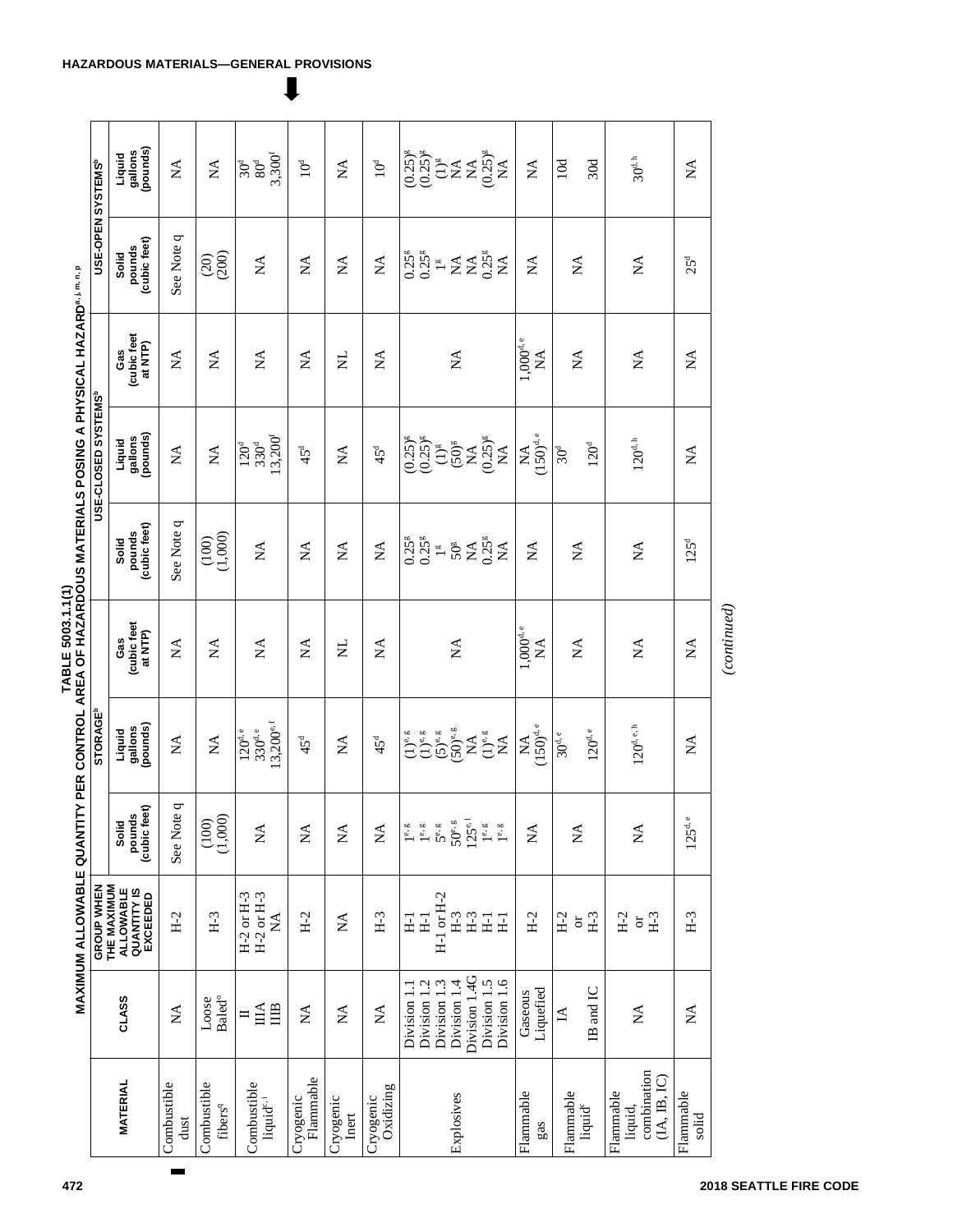|                          |                                      | MAXIMUM ALLOWABLE QUANTITY PER CONTROL AREA OF HAZARDOUS MATERIALS POSING A PHYSICAL HAZARD"I"." |                                                                                               |                                                                          |                                                  |                                                                                                                |                                                                     |                                                       |                                                              |                                                                                                                                                                                                                                                                                                                                                                                                                                                                                                  |
|--------------------------|--------------------------------------|--------------------------------------------------------------------------------------------------|-----------------------------------------------------------------------------------------------|--------------------------------------------------------------------------|--------------------------------------------------|----------------------------------------------------------------------------------------------------------------|---------------------------------------------------------------------|-------------------------------------------------------|--------------------------------------------------------------|--------------------------------------------------------------------------------------------------------------------------------------------------------------------------------------------------------------------------------------------------------------------------------------------------------------------------------------------------------------------------------------------------------------------------------------------------------------------------------------------------|
|                          |                                      | GROUP WHEN                                                                                       |                                                                                               | <b>STORAGE<sup>b</sup></b>                                               |                                                  |                                                                                                                | USE-CLOSED SYSTEMS <sup>®</sup>                                     |                                                       | USE-OPEN SYSTEMS <sup>®</sup>                                |                                                                                                                                                                                                                                                                                                                                                                                                                                                                                                  |
| <b>MATERIAL</b>          | CLASS                                | THE MAXIMUM<br><b>ALLOWABLE</b><br><b>QUANTITY IS</b><br>EXCEEDED                                | (cubic feet)<br>pounds<br>Solid                                                               | (pounds)<br>gallons<br>Liquid                                            | Gas<br>(cubic feet<br>at NTP)                    | (cubic feet)<br>pounds<br>Solid                                                                                | gallons<br>(pounds)<br>Liquid                                       | (cubic feet<br>at NTP)<br>Gas                         | (cubic feet)<br>pounds<br>Solid                              | gallons<br>(pounds)<br>Liquid                                                                                                                                                                                                                                                                                                                                                                                                                                                                    |
| Inert Gas                | Liquefied<br>Gaseous                 | $\mathbb{A}^{\mathbf{A}}$<br>$\mathbb{X}^{\mathsf{A}}$                                           | $Z\widetilde{Z}$                                                                              | $Z \nleq$                                                                | Ę<br>$\mathsf{E}$                                | $Z\stackrel{\triangleleft}{\approx}$                                                                           | $\stackrel{\blacktriangle}{\approx}$                                | $\Xi$<br>Ę                                            | $Z \nleq$                                                    | $Z \nleq$                                                                                                                                                                                                                                                                                                                                                                                                                                                                                        |
| Organic peroxide         | S<br>≧<br>>                          | 1255<br>HHH<br>$\sum_{i=1}^{n}$<br>도                                                             | $\begin{array}{l} \frac{1^{e,\,g}}{5^{d,e}}\\ 50^{d,e}\\ 125^{d,e}\\ \mathrm{NL} \end{array}$ | $\sum_{(50)^{d,e}}^{(5)^{d,e}}$<br>$\sum_{(125)^{d,e}}$<br>$(1)^e$ , $g$ | Á                                                | $\begin{array}{c} 0.25^{\mathrm{s}}\\ 7.25^{\mathrm{d}}\\ 2.25^{\mathrm{d}}\\ 2.25^{\mathrm{d}}\\ \end{array}$ | $(0.25)^8$<br>$(1)^4$<br>$(50)^4$<br>$(125)^4$<br>$X L$             | ₹                                                     | $0.25$ <sup>s</sup><br><b>FP&amp;WE</b>                      | $\begin{array}{l} \overset{\text{\tiny{6}}}{\underset{(-1)^{d}}{\sum}}\overset{\text{\tiny{6}}}{\underset{(-1)^{d}}{\sum}}\overset{\text{\tiny{6}}}{\underset{(-1)^{d}}{\sum}}\overset{\text{\tiny{6}}}{\underset{(-1)^{d}}{\sum}}\overset{\text{\tiny{6}}}{\underset{(-1)^{d}}{\sum}}\overset{\text{\tiny{6}}}{\underset{(-1)^{d}}{\sum}}\overset{\text{\tiny{6}}}{\underset{(-1)^{d}}{\sum}}\overset{\text{\tiny{6}}}{\underset{(-1)^{d}}{\sum}}\overset{\text{\tiny{6}}}{\underset{(-1)^{d}}$ |
| Oxidizer                 | $\tilde{\mathcal{E}}$<br>4           | $H-2$ or $H-3$<br>$H-3$<br>$H_1$<br>₹                                                            | $\begin{array}{c} 1^g\\ 10^{d,e}\\ 250^{d,e}\\ 4,000^{e,f} \end{array}$                       | $(4,000)^{e,f}$<br>$(250)^{d,e}$<br>$(10)^{d,e}$<br>$(1)^{e, g}$         | $\mathbb{A}^{\mathsf{A}}$                        | 4,000 <sup>f</sup><br>$0.25^8$<br>$250^4$                                                                      | $(0.25)^8$<br>$(2)^9$<br>$(250)^4$<br>$(4,000)^5$                   | $\mathbb{A}^{\mathsf{A}}$                             | $1,000^\mathrm{f}$<br>$0.25$ <sup>8</sup><br>$2^d$<br>$50^d$ | $(0.25)^8$<br>$(2)^d$<br>$(50)^d$<br>$(1,000)^f$                                                                                                                                                                                                                                                                                                                                                                                                                                                 |
| Oxidizing gas            | Liquefied<br>Gaseous                 | $H-3$                                                                                            | $\mathbb{A}$                                                                                  | $(150)^{\rm d,e}$<br>$\mathop{\mathsf{NA}}$                              | $1,500^{d,e}$<br>$\mathbb{A}^{\mathsf{A}}$       | $\mathbb{A}$                                                                                                   | $(150)^{d,e}$<br>$\mathbb{A}$                                       | $1,500^{\rm d.\,e}$<br>$\mathbb{X}^{\mathsf{A}}$      | $\mathbb{A}^{\mathsf{A}}$                                    | $\mathbb{A}^{\mathsf{A}}$                                                                                                                                                                                                                                                                                                                                                                                                                                                                        |
| Pyrophoric               | Ź                                    | $H-2$                                                                                            | $4^{\mathrm{e}}$                                                                              | $(4)$ °, $\frac{g}{g}$                                                   | $50^{\circ}$ $\,$                                | $\stackrel{\text{co}}{\longrightarrow}$                                                                        | $\left(1\right)^{\mathsf{g}}$                                       | $10^{\circ}$                                          | $\circ$                                                      | $\circ$                                                                                                                                                                                                                                                                                                                                                                                                                                                                                          |
| Unstable (reactive)      | $\epsilon$<br>4<br>$\mathbf{\Omega}$ | H-1 or H-2<br>$H-3$<br>$\Xi$<br>$\mathbb{A}$                                                     | $5^{\text{d,e}}_{0^{\text{d,e}}}$<br>$\mathbf{e},\mathbf{g}$                                  | $(5)^{d,e}$<br>$(50)^{d,e}$<br>$(1)^{e, g}$<br>Ę                         | $50^{d,e}$<br>750 $^{d,e}$<br>$10^{\circ}$<br>ž, | 0.25 <sup>g</sup><br>${\rm ^5C}$<br>$\mathbf{I}^{\mathbf{d}}$                                                  | $(0.25)$ <sup>g</sup><br>$\widetilde{\Xi}^{\text{S}}_{\text{S}}\Xi$ | $750^{d,e}$<br>$10^{\rm d. \, e}$<br>$2^e$ , $8$<br>ž | 0.25 <sup>g</sup><br>리호                                      | $(0.25)^{8}$<br><b>FÖE</b>                                                                                                                                                                                                                                                                                                                                                                                                                                                                       |
| Water reactive           | ς<br>$\epsilon$                      | $H-3$<br>$H-2$<br>₹                                                                              | $5^{\text{d,e}}_{\text{O}}$ s<br>C                                                            | $(5)^{d,e}$<br>$(50)^{d,e}$<br>Z                                         | $\mathbb{A}^{\mathsf{A}}$                        | $5\%$<br>$\overline{z}$                                                                                        | $5\overline{6}$                                                     | $\mathbb{A}$                                          | 10 <sup>d</sup><br>$\mathsf{z}$<br>$\mathbf{u}$              | <b>FÖR</b>                                                                                                                                                                                                                                                                                                                                                                                                                                                                                       |
| France CT. 1 and in Case | 0.0002231                            | $-4 - 0.454$ 1- $-1$ $-11$                                                                       | 2050                                                                                          |                                                                          |                                                  |                                                                                                                |                                                                     |                                                       |                                                              |                                                                                                                                                                                                                                                                                                                                                                                                                                                                                                  |

**T A ROL A BLE 5003.1.1(1)—continued UANY** $\mathbf c$ **ON** $\blacksquare$ **A**

For SI: 1 cubic foot = 0.02832 m ო\_^ 1 pound = 0.454 kg, 1 gallon = 3.785 L.

 $\breve{\mathsf{z}}$ A = Not Applicable, N  $\overline{\phantom{0}}$  $L = Not$  Limited, U  $\mathsf{\Omega}$ = Unclassified Detonable.

a. For use of control areas, see Section 5003.8.3. a. For use of control areas, see Section 5003.8.3.

b. The aggregate quantity in use and storage shall not exceed the quantity listed for storage. b. The aggregate quantity in use and storage shall not exceed the quantity listed for storage.

c. The quanties of alcoholic beverages in retail and wholesale sales occupancies shall not be limited providing the liquids are packaged in individual containers not exceeding 1.3 gallons. In retail and wholesale sales occ c. The quantities of alcoholic beverages in retail and wholesale sales occupancies shall not be limited providing the liquids are packaged in individual containers not exceeding 1.3 gallons. In retail and wholesale saces occupancies, the quantities of medicines, foodstuff or consumer products and cosmetics containing not more than 50 percent by volume of water-miscible liquids with the remainder of the mable shall not be limited, provided that such materials are packaged in individual containers not exceeding 1.3 gallons. solutions not being flam

d. Maximum allowable quantities shall be increased 100 percent in buildings equipped throughout with an approved automatic sprinkler system in accordance with Section 903.3.1.1. Where Note e applies, the increase for both notes shall be applied accumulatively.

(footnotes continued) *(footnotes continued)*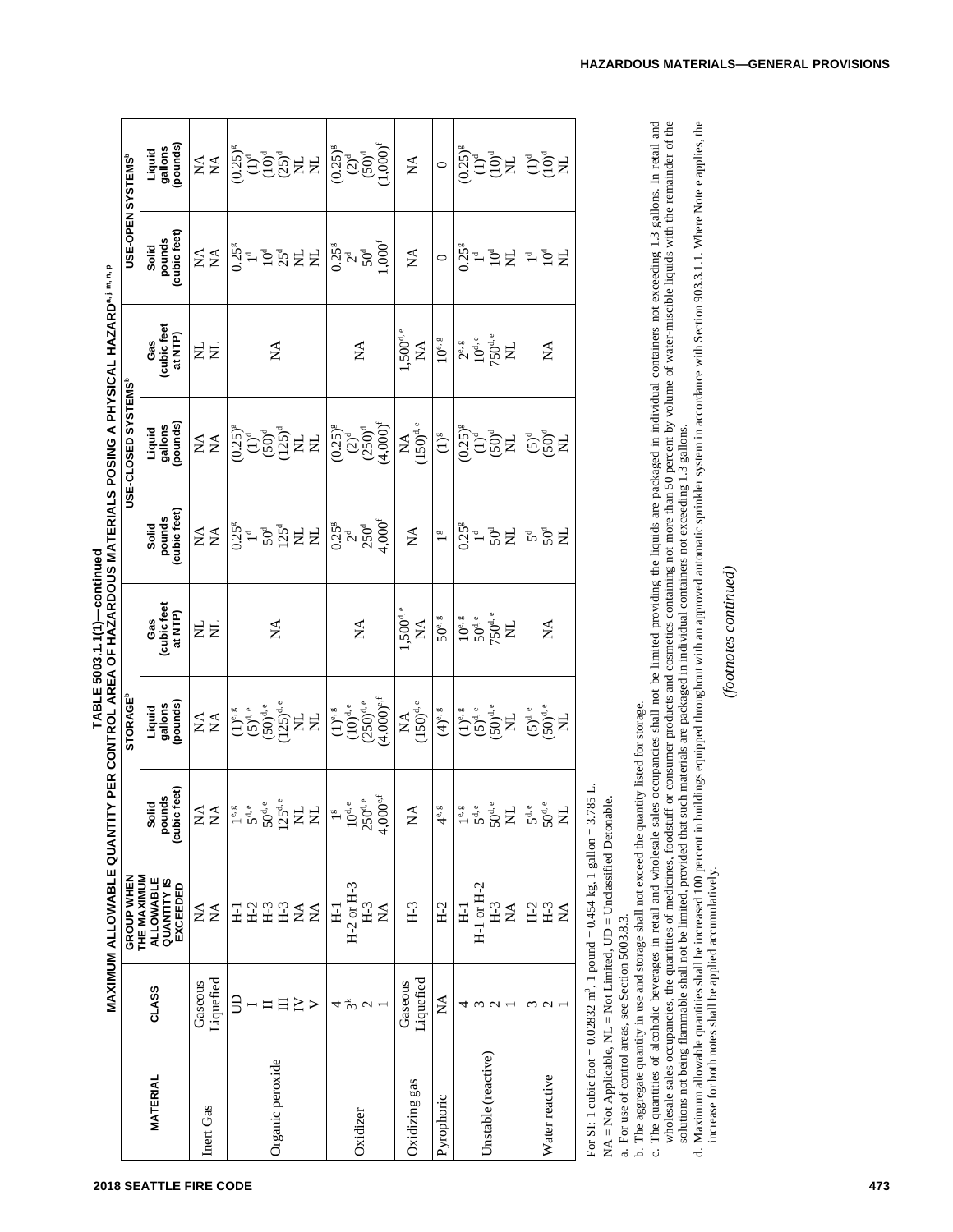- Maximum allowable quantities shall be increased 100 percent where stored in approved storage cabinets, day boxes, gas cabinets, gas rooms, exhausted enclosures or in listed safety cans in accordance with e. Maximum allowable quantities shall be increased 100 percent where stored in approved storage cabinets, day boxes, gas cabinets, gas rooms, exhausted enclosures or in listed safety cans in accordance with<br>exaction of 0. Section 5003.9.10. Where Note d applies, the increase for both notes shall be applied accumulatively. Section 5003.9.10. Where Note d applies, the increase for both notes shall be applied accumulatively.
	- f. Quantities shall not be limited in a building equipped throughout with an approved automatic sprinkler system in accordance with Section 903.3.1.1. f. Quantities shall not be limited in a building equipped throughout with an approved automatic sprinkler system in accordance with Section 903.3.1.1.
		- g. Allowed only in buildings equipped throughout with an approved automatic sprinkler system.
- g. Allowed only in buildings equipped throughout with an approved automatic sprinkler system. h. Containing not more than the maximum allowable quantity per control area of Class IA, Class IB or Class IC flammable liquids.
	- h. Containing not more than the maximum allowable quantity per control area of Class IA, Class IB or Class IC flam i. The maximum allowable quantity shall not apply to fuel oil storage complying with Section 603.3.2.
		- i. The maximum allowable quantity shall not apply to fuel oil storage complying with Section 603.3.2. j. Quantities in parenthesis indicate quantity units in parenthesis at the head of each column. j. Quantities in parenthesis indicate quantity units in parenthesis at the head of each column.
- 
- k. A maximum quantity of 220 pounds of solid or 22 gallons of liquid Class 3 oxidizers is allowed where such materials are necessary for maintenance purposes, operation or sanitation of equipment where the<br>storage containe maximum quantity of 220 pounds of solid or 22 gallons of liquid Class 3 oxidizers is allowed where such materials are necessary for maintenance purposes, operation or sanitation of equipment where the storage containers and the manner of storage are approved.
	- Net weight of pyrotechnic composition of the fireworks. Where the net weight of the pyrotechnic composition of the fireworks is not known, 25 percent of the gross weight of the fireworks including l. Net weight of pyrotechnic composition of the fireworks. Where the net weight of the net weight of the fireworks including including the fireworks including packaging shall be used. packaging shall be used.
		- m. For gallons of liquids, divide the amount in pounds by 10 in accordance with Section 5003.1.2. m.For gallons of liquids, divide the amount in pounds by 10 in accordance with Section 5003.1.2.
- n. For storage and display quantities in Group M and storage quantities in Group S occupancies complying with Section 5003.11, see Table 5003.11.1. n. For storage and display quantities in Group M and storage quantities in Group S occupancies complying with Section 5003.11, see Table 5003.11.1.
	- o. Densely-packed baled cotton that complies with the packing requirements of ISO 8115 shall not be included in this material class. o. Densely-packed baled cotton that complies with the packing requirements of ISO 8115 shall not be included in this material class.
		- p. The following shall not be included in determining the maximum allowable quantities:
		- p. The following shall not be included in determining the maximum allowable quantities: 1. Liquid or gaseous fuel in fuel tanks on vehicles.
			- 1. Liquid or gaseous fuel in fuel tanks on vehicles.
- Gaseous fuels in piping systems and fixed appliances regulated by the International Fuel Gas Code. 2. Liquid or gaseous fuel in fuel tanks on motorized equipment operated in accordance with this code. 2. Liquid or gaseous fuel in fuel tanks on motorized equipment operated in accordance with this code.  $\ddot{\cdot}$
- 3. Gaseous fuels in piping systems and fixed appliances regulated by the *International Fuel Gas Code*.
- 4. Liquid fuels in piping systems and fixed appliances regulated by the International Mechanical Code. 4. Liquid fuels in piping systems and fixed appliances regulated by the *International Mechanical Code*.
- R) dispensers BH5. Alcohol-based hand rubs classified as Class I or II liquids in dispensers that are installed in accordance with Sections 5705.5 and 5705.5.1. The location of the alcohol-based hand rub (A shall be provided in the construction documents. shall be provided in the construction documents.
	- q. Where manufactured, generated or used in such a manner that the concentration and conditions create a fire or explosion hazard based on information prepared in accordance with Section 104.7.2. q. Where manufactured, generated or used in such a manner that the concentration and conditions create a fire or explosion hazard based on information prepared in accordance with Section 104.7.2.

|                                                                                            | USE-OPEN SYSTEMS                | Liquid gallons<br>(pounds) <sup>d</sup>        | $\frac{1}{2}$                               | $\widehat{c}$                                         | (125)                                        |
|--------------------------------------------------------------------------------------------|---------------------------------|------------------------------------------------|---------------------------------------------|-------------------------------------------------------|----------------------------------------------|
|                                                                                            |                                 | Solid pounds <sup>d</sup>                      | 1,000                                       |                                                       | 125                                          |
| ANTITY PER CONTROL AREA OF HAZARDOUS MATERIALS POSING A HEALTH HAZARD <sup>a.c.f.h.i</sup> |                                 | Gas cubic feet at NTP<br>(pounds) <sup>d</sup> | Liquefied (150)<br>Gaseous 810 <sup>e</sup> | Liquefied (4) <sup>8</sup><br>Gaseous 20 <sup>g</sup> | Liquefied (150) <sup>e</sup><br>Gaseous 810° |
|                                                                                            | USE-CLOSED SYSTEMS <sup>6</sup> | Liquid gallons<br>(pounds) <sup>d</sup>        | 500                                         | $\widehat{\Xi}$                                       | (500)                                        |
|                                                                                            |                                 | Solid pounds <sup>d</sup>                      | 5,000                                       |                                                       | 500                                          |
|                                                                                            | <b>STORAGE®</b>                 | Gas cubic feet at NTP<br>(pounds) <sup>d</sup> | Liquefied (150)<br>Gaseous 810°             | Liquefied (4) <sup>g</sup><br>Gaseous 20 <sup>g</sup> | Liquefied (150) <sup>e</sup><br>Gaseous 810° |
| <b>MAXIMUM ALLOWABLE QUA</b>                                                               |                                 |                                                | Liquid gallons<br>(pounds) <sup>d, e</sup>  | 500                                                   | $\widehat{\Xi}$                              |
|                                                                                            |                                 | Solid pounds <sup>d, e</sup>                   | 5,000                                       |                                                       | 500                                          |
|                                                                                            |                                 | <b>MATERIAL</b>                                | Corrosives                                  | <b>Highly Toxics</b>                                  | Toxics                                       |

# **TABLE 5003.1.1(2)**

For SI: 1 cubic foot = 0.02832 m ო\_^ 1 pound = 0.454 kg, 1 gallon = 3.785 L.

a. For use of control areas, see Section 5003.8.3. a. For use of control areas, see Section 5003.8.3.

b. The aggregate quantity in use and storage shall not exceed the quantity listed for storage. b. The aggregate quantity in use and storage shall not exceed the quantity listed for storage.

c. In retail and wholesale sales occupancies, the quantities of medicines, foodstuff or consumer products and cosmetics, containing not more than 50 percent by volume of water-miscible liquids and with the c. In retail and wholesale sales occupancies, the quantities of medicines, foodstuff or consumer products and cosmetics, containing not more than 50 percent by volume of water-miscible liquids and with the remainder of the solutions not being flammable, shall not be limited, provided that such materials are packaged in individual containers not exceeding 1.3 gallons. mable, shall not be limited, provided that such materials are packaged in individual containers not exceeding 1.3 gallons.

Maximum allowable quantities shall be increased 100 percent in buildings equipped throughout with an approved automatic sprinkler system in accordance with Section 903.3.1.1. Where Note e also applies, d. Maximum allowable quantities shall be increased 100 percent in buildings equipped throughout with an approved automatic sprinkler system in accordance with Section 903.3.1.1. Where Note e also applies, the increase for both notes shall be applied accumulatively. remainder of the solutions not being flam ಕ

e. Maximum allowable quantities shall be increased 100 percent where stored in approved storage cabinets, gas cabinets or exhausted enclosures. Where Note d applies, the increase for both notes shall be e. Maximum allowable quantities shall be increased 100 percent where stored in approved storage cabinets, gas cabinets or exhausted enclosures. Where Note d applies, the increase for both notes shall be increase for both n the increase for both notes shall be applied accumulatively. applied accumulatively. applied accumulatively.

f. For storage and display quantities in Group M and storage quantities in Group S occupancies complying with Section 5003.11, see Table 5003.11.1. f. For storage and display quantities in Group M and storage quantities in Group S occupancies complying with Section 5003.11, see Table 5003.11.1.

g. Allowed only where stored in approved exhausted gas cabinets or exhausted enclosures. g. Allowed only where stored in approved exhausted gas cabinets or exhausted enclosures.

Quantities in parentheses indicate quantity units in parentheses at the head of each column. h. Quantities in parentheses indicate quantity units in parentheses at the head of each column. h.

For gallons of liquids, divide the amount in pounds by 10 in accordance with Section 5003.1.2. i. For gallons of liquids, divide the amount in pounds by 10 in accordance with Section 5003.1.2.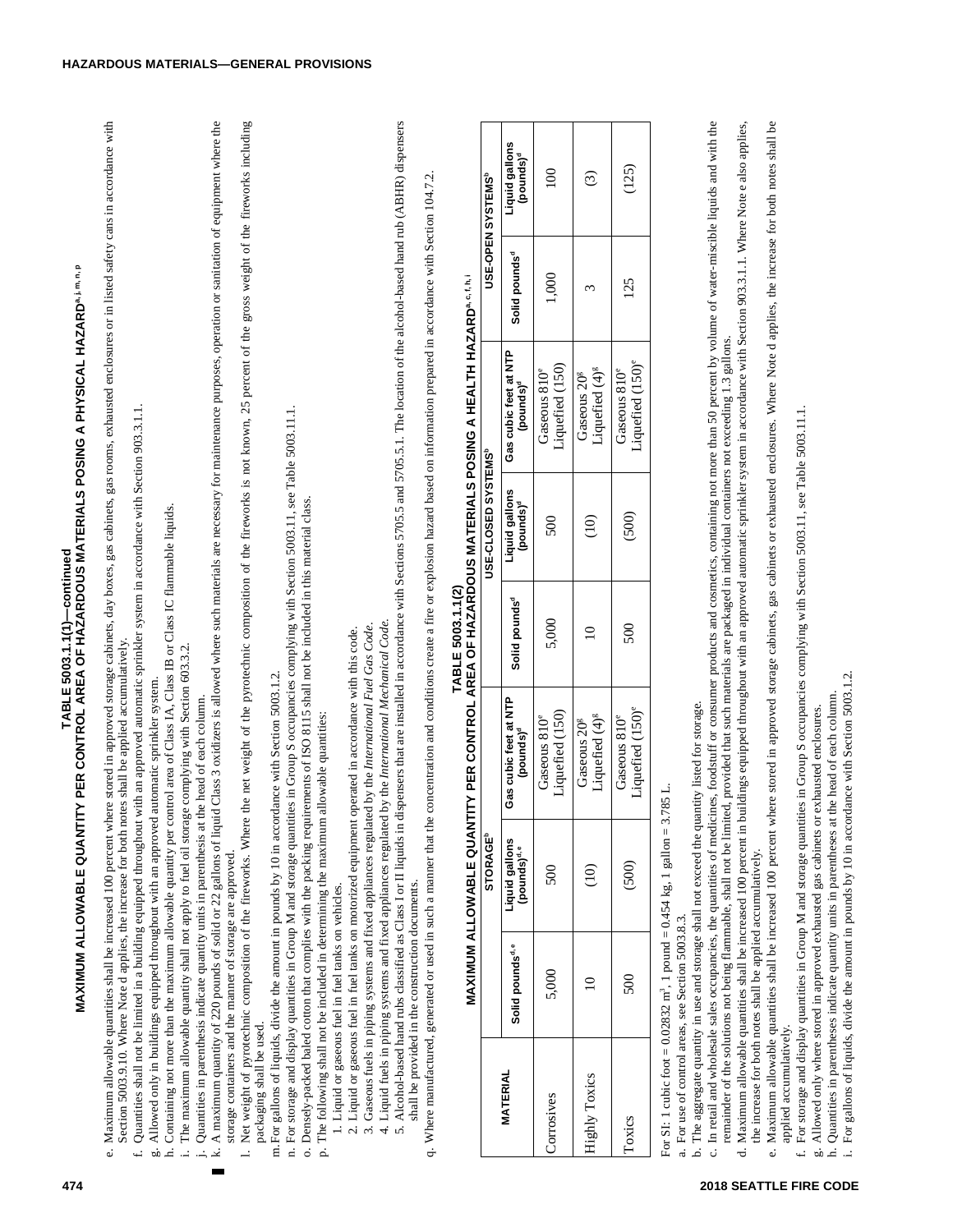|                              |                                        |                                                                                                    |                                                                                                                |                                           |                                                    |                                                    | MAXIMUM ALLOWABLE QUANTITY PER CONTROL AREA OF HAZARDOUS MATERIALS POSING A PHYSICAL HAZARD IN AN OUTDOOR CONTROL AREA <sup>4, b.q.d</sup> |                                                     |                                                           |
|------------------------------|----------------------------------------|----------------------------------------------------------------------------------------------------|----------------------------------------------------------------------------------------------------------------|-------------------------------------------|----------------------------------------------------|----------------------------------------------------|--------------------------------------------------------------------------------------------------------------------------------------------|-----------------------------------------------------|-----------------------------------------------------------|
|                              |                                        |                                                                                                    | <b>STORAGE<sup>b</sup></b>                                                                                     |                                           |                                                    | USE-CLOSED SYSTEMS <sup>b</sup>                    |                                                                                                                                            |                                                     | USE-OPEN SYSTEMS <sup>b</sup>                             |
| <b>MATERIAL</b>              | CLASS                                  | Solid pounds<br>(cubic feet)                                                                       | Liquid gallons<br>(pounds) <sup>d</sup>                                                                        | Gas cubic feet at NTP                     | Solid pounds<br>(cubic feet)                       | Liquid gallons<br>pounds) <sup>d</sup>             | Gas cubic feet at NTP                                                                                                                      | Solid pounds<br>(cubic feet)                        | Liquid gallons<br>(pounds) <sup>d</sup>                   |
| Flammable gas                | Liquefied<br>Gaseous                   | Not Applicable                                                                                     | Applicable<br>(300)<br>Not                                                                                     | Not Applicable<br>3,000                   | Not Applicable                                     | Not Applicable<br>(150)                            | Not Applicable<br>1,500                                                                                                                    | Not Applicable                                      | Not Applicable                                            |
| Flammable solid              | Not Applicable                         | 500                                                                                                | Applicable<br>Not                                                                                              | Not Applicable                            | 250                                                | Not Applicable                                     | Not Applicable                                                                                                                             | 50                                                  | Not Applicable                                            |
| Cryogenic inert<br>Inert Gas | Not Applicable<br>Liquefied<br>Gaseous | Not Applicable<br>Not Applicable<br>Not Applicable                                                 | Applicable<br>Applicable<br>Applicable<br>$\overline{\text{Not}}$<br>$\overline{\text{R}}$<br>$\sum_{i=1}^{n}$ | Not Limited<br>Not Limited<br>Not Limited | Not Applicable<br>Not Applicable<br>Not Applicable | Not Applicable<br>Not Applicable<br>Not Applicable | Not Limited<br>Not Limited<br>Not Limited                                                                                                  | Not Applicable<br>Not Applicable<br>Not Applicable  | Not Applicable<br>Not Applicable<br>Not Applicable        |
| Organic peroxide             | Unclassified<br>Detonable              |                                                                                                    | $\ominus$                                                                                                      | Not Applicable                            | 0.25                                               | (0.25)                                             | Not Applicable                                                                                                                             | 0.25                                                | (0.25)                                                    |
| Organic peroxide             | $\geq$<br>目                            | Not Limited<br>1,000<br><u>ສ</u> ິສິ                                                               | Not Limited<br>(1,000)<br>(200)<br>(500)<br>(20)                                                               | Applicable<br>$\overline{\text{Not}}$     | Not Limited<br>250<br>500<br>100<br>$\Omega$       | Not Limited<br>(250)<br>(100)<br>(500)<br>(10)     | Applicable<br>$\overline{\mathrm{N}}$ ot                                                                                                   | Not Limited<br>100<br>$\approx$ $\approx$ $\approx$ | Not Limited<br>(100)<br>(50)<br>(20)<br>$\widehat{\odot}$ |
| Oxidizer                     | 4 w u -                                | Not Limited<br>1,000<br>$\frac{4}{9}$                                                              | Not Limited<br>(1,000)<br>(40)<br>$\widehat{c}$                                                                | Applicable<br>$\overline{\text{2}}$       | Not Limited<br>500<br>$\overline{c}$               | Not Limited<br>(500)<br>(20)<br>$\widehat{\Xi}$    | Applicable<br>$\overline{\text{N}}$ ot                                                                                                     | Not Limited<br>0.25<br>100<br>4                     | Not Limited<br>(0.25)<br>(100)<br>$\bigoplus$             |
| Oxidizing gas                | Liquefied<br>Gaseous                   | Applicable<br>Not                                                                                  | Applicable<br>(600)<br>$\sum_{i=1}^{n}$                                                                        | Not Applicable<br>6.000                   | Applicable<br><b>Not</b>                           | Not Applicable<br>(300)                            | Not Applicable<br>1,500                                                                                                                    | Applicable<br>$\sum_{i=1}^{n}$                      | Applicable<br>Χõ                                          |
| materials<br>Pyrophoric      | Applicable<br>Not                      | ${}^{\infty}$                                                                                      | $\circledast$                                                                                                  | $\overline{00}$                           | 4                                                  | $\widehat{\mathcal{F}}$                            | $\overline{10}$                                                                                                                            | $\bullet$                                           | $\circ$                                                   |
| (reactive)<br>Unstable       | 4<br>$\omega$ $\omega$ $-$             | Not Limited<br>200<br>$20\,$<br>$\mathcal{L}$                                                      | Not Limited<br>(200)<br>(20)<br>$\widehat{c}$                                                                  | 1,000<br>500<br>200<br>$\overline{20}$    | Not Limited<br>100<br>$\Omega$                     | Not Limited<br>(100)<br>(10)<br>Э                  | Not Limited<br>250<br>$\overline{10}$<br>Z                                                                                                 | Not Limited<br>0.25<br>$\approx$                    | Not Limited<br>(0.25)<br>$\dot{10}$<br>$\ominus$          |
| Water reactive               | $\omega$ $\omega$                      | Not Limited<br>200<br>20                                                                           | Not Limited<br>(200)<br>(20)                                                                                   | Applicable<br>$\overline{\text{2}}$       | Not Limited<br>100<br>$\Omega$                     | Not Limited<br>(100)<br>(10)                       | Applicable<br>$\overline{\text{N}}$ ot                                                                                                     | Not Limited<br>$\approx$                            | Not Limited<br>(10)<br>Э                                  |
|                              |                                        | $\frac{1}{2}$ or SI: 1 nound = 0.454 ke, 1 eallen = 3.785 L, 1 cubic foot = 0.02832 m <sup>3</sup> |                                                                                                                |                                           |                                                    |                                                    |                                                                                                                                            |                                                     |                                                           |

**TABLE 5003.1.1(3)**

For SI: 1 pound = 0.454 kg, 1 gallon = 3.785 L, 1 cubic foot = 0.02832 m m\_'

a. For gallons of liquids, divide the amount in pounds by 10 in accordance with Section 5003.1.2.

b. The aggregate quantities in storage and use shall not exceed the quantity listed for storage.

b. The aggregate quantities in storage and use shall not exceed the quantity listed for storage.<br>c. The aggregate quantity of nonflammable solid and nonflammable or noncombustible liquid hazardous materials allowed in outd mable or noncombustible liquid hazardous materials allowed in outdoor storage per single property under the same ownership or control used for retail or wholesale sales is allowed to exceed the maximum allowable quantity per control area where such storage is in accordance with Section 5003.11. mable solid and nonflam c. The aggregate quantity of nonflam  $\vec{a}$ 

Quantities in parentheses indicate quantity units in parentheses at the head of each column. d. Quantities in parentheses indicate quantity units in parentheses at the head of each column.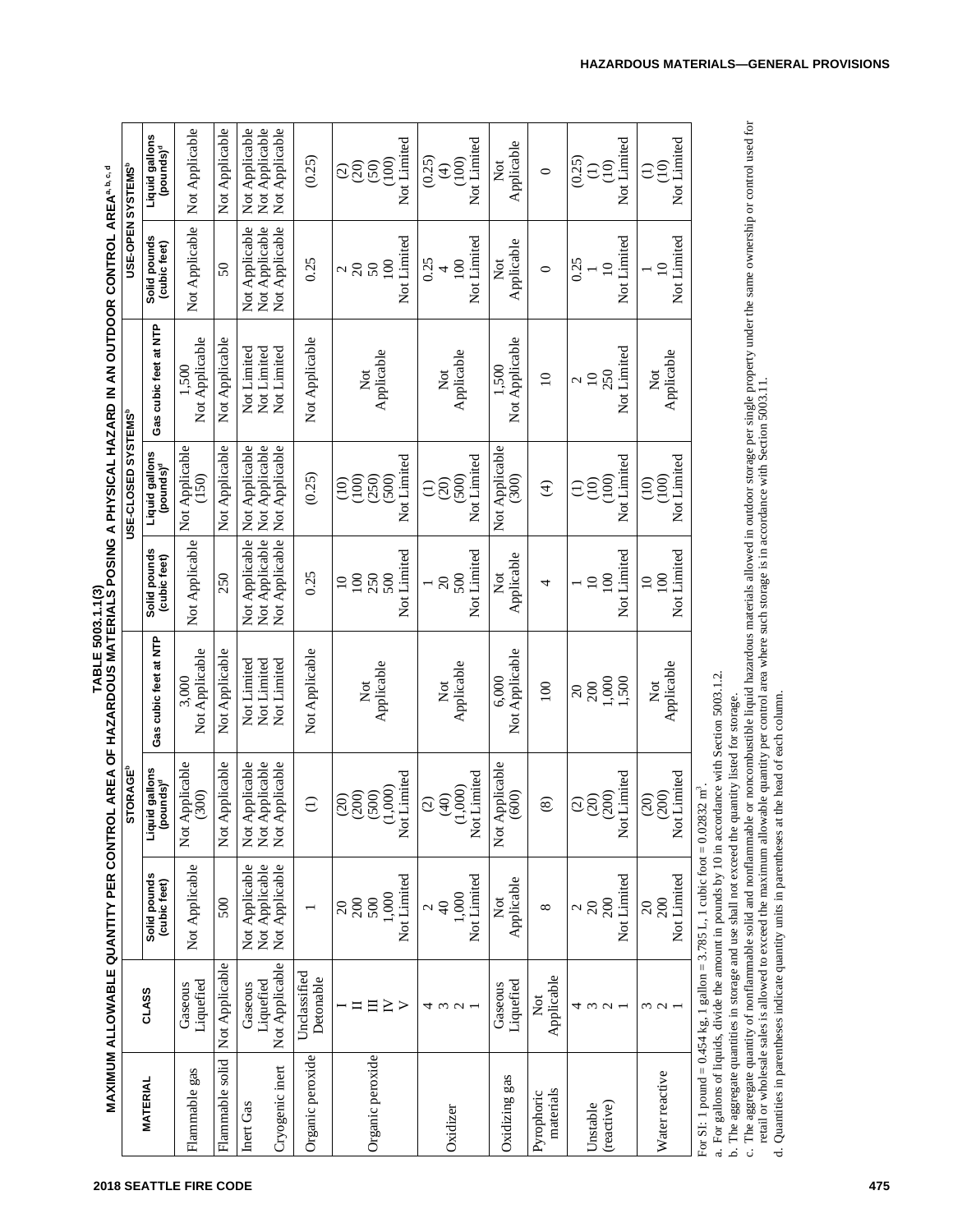| 476                    |                         |                                                                                       |                            | MAXIMUM ALLOWABLE QUANTITY PER CONTROL AREA OF HAZARDOUS MATERIALS POSING A HEALTH HAZARD IN AN OUTDOOR CONTROL AREA <sup>s, D.</sup> S.<br>MAXIMUM ALLOWABLE QUANTITY PER CONTROL AREA OF HAZARDOUS MATERIALS POSING A HEALTH HAZARD IN AN                                                                                                                                                                                                                                                      |              |                            |                                                                                                                                                                                                                                                                                                                                                                                                                                                  |              |                            |
|------------------------|-------------------------|---------------------------------------------------------------------------------------|----------------------------|--------------------------------------------------------------------------------------------------------------------------------------------------------------------------------------------------------------------------------------------------------------------------------------------------------------------------------------------------------------------------------------------------------------------------------------------------------------------------------------------------|--------------|----------------------------|--------------------------------------------------------------------------------------------------------------------------------------------------------------------------------------------------------------------------------------------------------------------------------------------------------------------------------------------------------------------------------------------------------------------------------------------------|--------------|----------------------------|
|                        |                         |                                                                                       | STORAGE                    |                                                                                                                                                                                                                                                                                                                                                                                                                                                                                                  |              | USE-CLOSED SYSTEMS         |                                                                                                                                                                                                                                                                                                                                                                                                                                                  |              | USE-OPEN SYSTEMS           |
|                        | <b>MATERIAL</b>         | Solid pounds                                                                          | Liquid gallons<br>(pounds) | Gas cubic feet at NTP<br>(pounds)                                                                                                                                                                                                                                                                                                                                                                                                                                                                | Solid pounds | Liquid gallons<br>(pounds) | Gas cubic feet at NTP<br>(pounds)                                                                                                                                                                                                                                                                                                                                                                                                                | Solid pounds | Liquid gallons<br>(pounds) |
|                        | Corrosives              | 20,000                                                                                | 2,000                      | Liquefied (300)<br>Gaseous 1,620                                                                                                                                                                                                                                                                                                                                                                                                                                                                 | 10,000       | $1,000$                    | Liquefied (150)<br>Gaseous 810                                                                                                                                                                                                                                                                                                                                                                                                                   | 1,000        | 100                        |
|                        | Highly toxics           | $\Omega$                                                                              | (20)                       | Liquefied (8) <sup>d</sup><br>Gaseous 40 <sup>d</sup>                                                                                                                                                                                                                                                                                                                                                                                                                                            | $\Omega$     | (10)                       | Liquefied (4) <sup>d</sup><br>Gaseous 20 <sup>d</sup>                                                                                                                                                                                                                                                                                                                                                                                            | $\epsilon$   | $\odot$                    |
|                        | Toxics                  | 1,000                                                                                 | $(1,000)$ <sup>e</sup>     | Liquefied (300)<br>Gaseous 1,620                                                                                                                                                                                                                                                                                                                                                                                                                                                                 | 500          | $50^{\circ}$               | Liquefied (150)<br>Gaseous 810                                                                                                                                                                                                                                                                                                                                                                                                                   | 125          | $(125)^e$                  |
| 2018 SEATTLE FIRE CODE | $\vec{0}$<br>$\epsilon$ | For SI: 1 cubic foot = $0.02832$ m <sup>3</sup> , 1 pound = $0.454$ kg, 1 gallon = 3. |                            | .785 L, 1 pound per square inch absolute = 6.895 kPa, °C = $[(°F) - 32]/1.8$<br>d. Allowed only where used in approved exhausted gas cabinets, exhausted enclosures or under fume hoods.<br>a. For gallons of liquids, divide the amount in pounds by 10 in accordance with Section 5003.1.2.<br>Quantities in parentheses indicate quantity units in parentheses at the head of each column<br>b. The aggregate quantities in storage and use shall not exceed the quantity listed for storage. |              |                            | c. The aggregate quantity of nonflammable solid and nonflammable or noncombustible liquid hazardous materials allowed in outdoor storage per single property under the same ownership or control used for<br>retail or wholesale<br>The maximum allowable quantity per control area for toxic liquids with vapor pressures in excess of 1 psia at 77°F shall be the maximum allowable quantity per control area listed for highly toxic liquids. |              |                            |
|                        |                         |                                                                                       |                            |                                                                                                                                                                                                                                                                                                                                                                                                                                                                                                  |              |                            |                                                                                                                                                                                                                                                                                                                                                                                                                                                  |              |                            |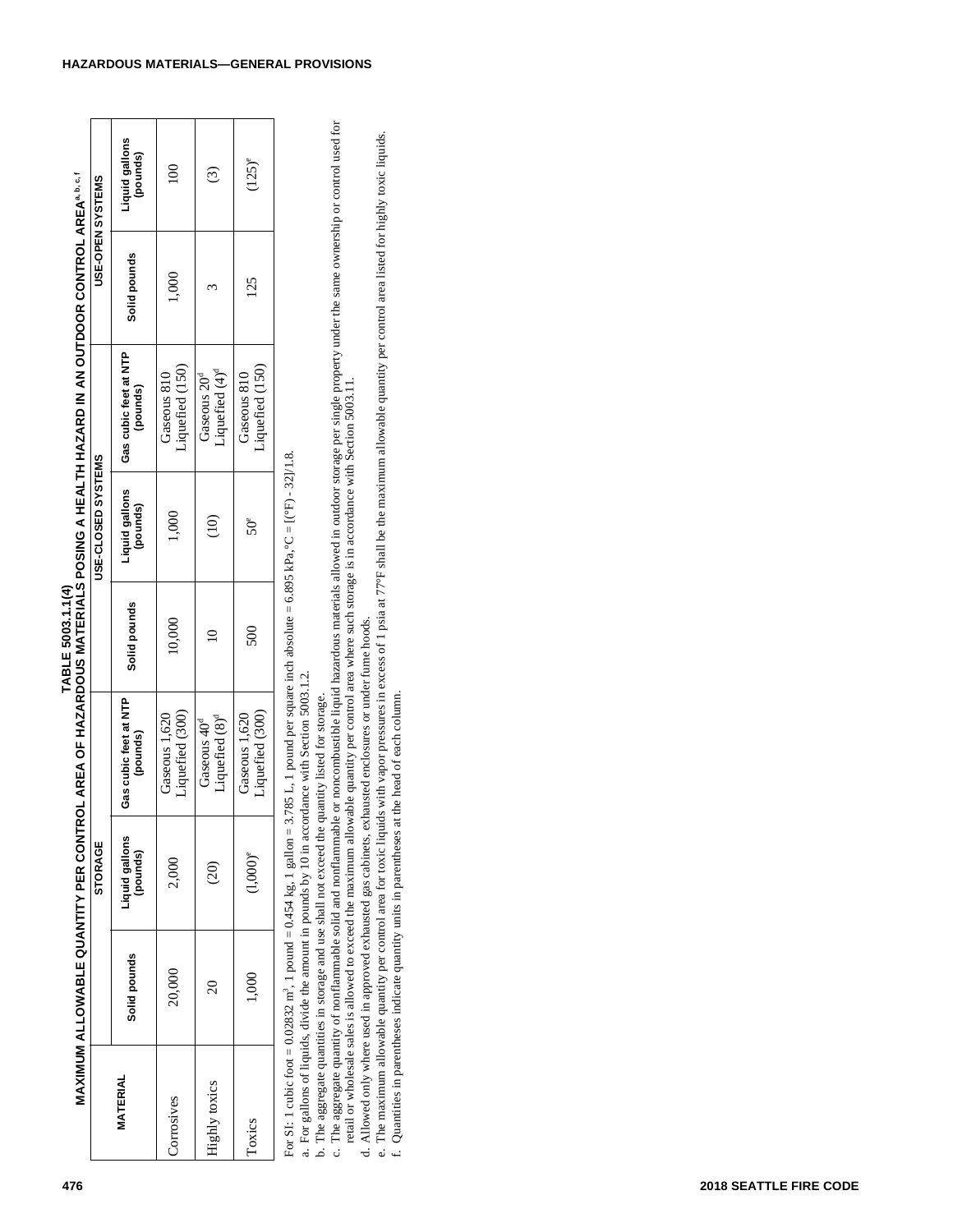**5003.1.2 Conversion.** Where quantities are indicated in pounds and where the weight per gallon of the liquid is not provided to the *fire code official*, a conversion factor of 10 pounds per gallon (1.2 kg/L) shall be used.

**5003.1.3 Quantities not exceeding the maximum allowable quantity per control area.** The storage, use and handling of hazardous materials in quantities not exceeding the *maximum allowable quantity per control area* indicated in Tables 5003.1.1(1) through 5003.1.1(4) shall be in accordance with Sections 5001 and 5003.

**5003.1.4 Quantities exceeding the maximum allowable quantity per control area.** The storage and use of hazardous materials in quantities exceeding the *maximum allowable quantity per control area* indicated in Tables 5003.1.1(1) through 5003.1.1(4) shall be in accordance with this chapter.

**5003.2 Systems, equipment and processes.** Systems, equipment and processes utilized for storage, dispensing, use or handling of hazardous materials shall be in accordance with Sections 5003.2.1 through 5003.2.9.

**5003.2.1 Design and construction of containers, cylinders and tanks.** Containers, cylinders and tanks shall be designed and constructed in accordance with *approved* standards. Containers, cylinders, tanks and other means used for containment of hazardous materials shall be of an *approved* type. Pressure vessels not meeting DOTn requirements for transportation shall comply with the ASME *Boiler and Pressure Vessel Code*.

**[S] 5003.2.2 Piping, tubing, valves and fittings.** Piping, tubing, valves, and fittings conveying hazardous materials shall be designed and installed in accordance with ASME B31 or other *approved* standards, the Seattle Plumbing Code, and shall be in accordance with Sections 5003.2.2.1 and 5003.2.2.2.

**5003.2.2.1 Design and construction.** Piping, tubing, valves, fittings and related components used for hazardous materials shall be in accordance with the following:

- 1. Piping, tubing, valves, fittings and related components shall be designed and fabricated from materials that are compatible with the material to be contained and shall be of adequate strength and durability to withstand the pressure, structural and seismic stress and exposure to which they are subject.
- 2. Piping and tubing shall be identified in accordance with ASME A13.1 to indicate the material conveyed.
- 3. Manual valves or automatic remotely activated fail-safe emergency shutoff valves shall be installed on supply piping and tubing and provided with *ready access* at the following locations:
	- 3.1. The point of use.
	- 3.2. The tank, cylinder or bulk source.
- 4. Manual emergency shutoff valves and controls for remotely activated emergency shutoff valves shall be identified and the location shall have access clearly visible and indicated by means of a sign.
- 5. Backflow prevention or check valves shall be provided where the backflow of hazardous materials could create a hazardous condition or cause the unauthorized discharge of hazardous materials.

#### **Exceptions:**

- 1. Piping for inlet connections designed to prevent backflow.
- 2. Piping for pressure relief devices.

**5003.2.2.2 Additional regulations for supply piping for health-hazard materials.** Supply piping and tubing for gases and liquids having a health-hazard ranking of 3 or 4 in accordance with NFPA 704 shall be in accordance with ASME B31.3 and the following:

- 1. Piping and tubing utilized for the transmission of highly toxic, toxic or highly volatile *corrosive* liquids and gases shall have welded, threaded or flanged connections throughout except for connections located within a ventilated enclosure if the material is a gas, or an *approved* method of drainage or containment is provided for connections if the material is a liquid.
- 2. Piping and tubing shall not be located within *corridors*, within any portion of a *means of egress* required to be enclosed in fire-resistance-rated construction or in concealed spaces in areas not classified as Group H occupancies.

**Exception:** Piping and tubing within the space defined by the walls of *corridors* and the floor or roof above or in concealed spaces above other occupancies where installed in accordance with Section 415.11.6.4 of the *International Building Code* for Group H-5 occupancies.

**5003.2.3 Equipment, machinery and alarms.** Equipment, machinery and required detection and alarm systems associated with the use, storage or handling of hazardous materials shall be *listed* or *approved*.

**5003.2.4 Installation of tanks.** Installation of tanks shall be in accordance with Sections 5003.2.4.1 through 5003.2.4.2.1.

**5003.2.4.1 Underground tanks.** Underground tanks used for the storage of liquid hazardous materials shall be provided with secondary containment. In lieu of providing secondary containment for an underground tank, an above-ground tank in an underground vault complying with Section 5704.2.8 shall be permitted.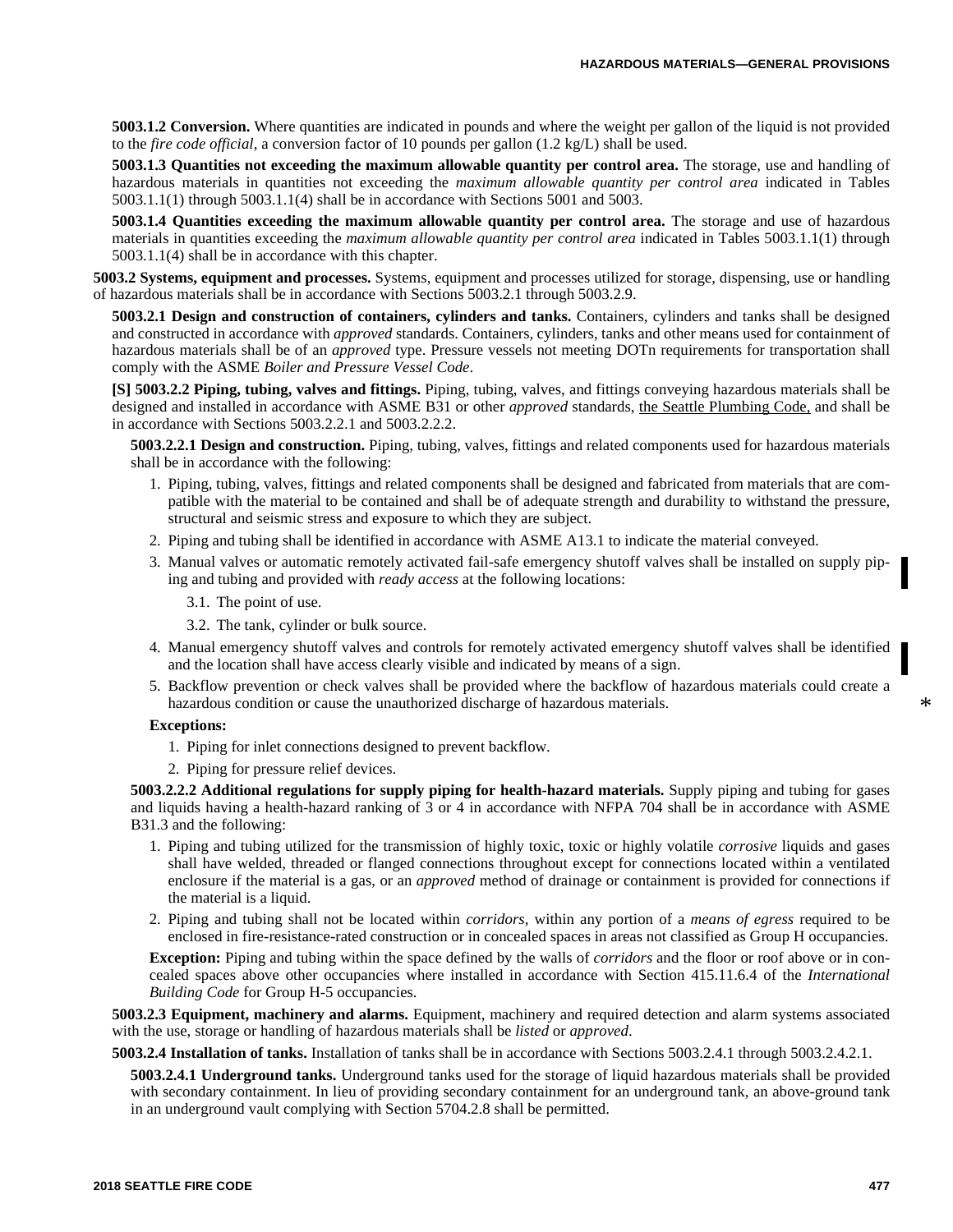**5003.2.4.2 Above-ground tanks.** Above-ground stationary tanks used for the storage of hazardous materials shall be located and protected in accordance with the requirements for outdoor storage of the particular material involved.

**Exception:** Above-ground tanks that are installed in vaults complying with Section 5303.16 or 5704.2.8 shall not be required to comply with location and protection requirements for outdoor storage.

**5003.2.4.2.1 Marking.** Above-ground stationary tanks shall be marked as required by Section 5003.5.

**5003.2.5 Empty containers and tanks.** Empty containers and tanks previously used for the storage of hazardous materials shall be free from residual material and vapor as defined by DOTn, the Resource Conservation and Recovery Act (RCRA) or other regulating authority or maintained as specified for the storage of hazardous material.

**5003.2.6 Maintenance.** In addition to the requirements of Section 5003.2.3, equipment, machinery and required detection and alarm systems associated with hazardous materials shall be maintained in an operable condition. Defective containers, cylinders and tanks shall be removed from service, repaired or disposed of in an *approved* manner. Defective equipment or machinery shall be removed from service and repaired or replaced. Required detection and alarm systems shall be replaced or repaired where defective.

**5003.2.6.1 Tanks out of service for 90 days.** Stationary tanks not used for a period of 90 days shall be properly safeguarded or removed in an *approved* manner. Such tanks shall have the fill line, gauge opening and pump connection secured against tampering. Vent lines shall be properly maintained.

**5003.2.6.1.1 Return to service.** Tanks that are to be placed back in service shall be tested in an *approved* manner.

**5003.2.6.2 Defective containers and tanks.** Defective containers and tanks shall be removed from service, repaired in accordance with *approved* standards or disposed of in an *approved* manner.

**5003.2.7 Liquid-level limit control.** Atmospheric tanks having a capacity greater than 500 gallons (1893 L) and that contain hazardous material liquids shall be equipped with a liquid-level limit control or other *approved* means to prevent overfilling of the tank.

**5003.2.8 Seismic protection.** Machinery and equipment utilizing hazardous materials shall be braced and anchored in accordance with the seismic design requirements of the *International Building Code* for the seismic design category in which the machinery or equipment is classified.

**5003.2.9 Testing.** The equipment, devices and systems listed in Section 5003.2.9.1 shall be tested at the time of installation and at one of the intervals listed in Section 5003.2.9.2. Records of the tests conducted or maintenance performed shall be maintained in accordance with the provisions of Section 108.3.

#### **Exceptions:**

- 1. Periodic testing shall not be required where *approved* written documentation is provided stating that testing will damage the equipment, device or system and the equipment, device or system is maintained as specified by the manufacturer.
- 2. Periodic testing shall not be required for equipment, devices and systems that fail in a fail-safe manner.
- 3. Periodic testing shall not be required for equipment, devices and systems that self-diagnose and report trouble. Records of the self-diagnosis and trouble reporting shall be made available to the *fire code official.*
- 4. Periodic testing shall not be required if system activation occurs during the required test cycle for the components activated during the test cycle.
- 5. *Approved* maintenance in accordance with Section 5003.2.6 that is performed not less than annually or in accordance with an *approved* schedule shall be allowed to meet the testing requirements set forth in Sections 5003.2.9.1 and 5003.2.9.2.

**5003.2.9.1 Equipment, devices and systems requiring testing.** The following equipment, systems and devices shall be tested in accordance with Sections 5003.2.9 and 5003.2.9.2.

- 1. Gas detection systems, alarms and automatic emergency shutoff valves required by Section 6004.2.2.10 for highly toxic and toxic gases.
- 2. Limit control systems for liquid level, temperature and pressure required by Sections 5003.2.7, 5004.8 and 5005.1.4.
- 3. Emergency alarm systems and supervision required by Sections 5004.9 and 5005.4.4.
- 4. Monitoring and supervisory systems required by Sections 5004.10 and 5005.1.6.
- 5. Manually activated shutdown controls required by Section 6403.1.1.1 for *compressed gas* systems conveying pyrophoric gases.

**5003.2.9.2 Testing frequency.** The equipment, systems and devices listed in Section 5003.2.9.1 shall be tested at one of the following frequencies:

- 1. Not less than annually.
- 2. In accordance with the *approved* manufacturer's requirements.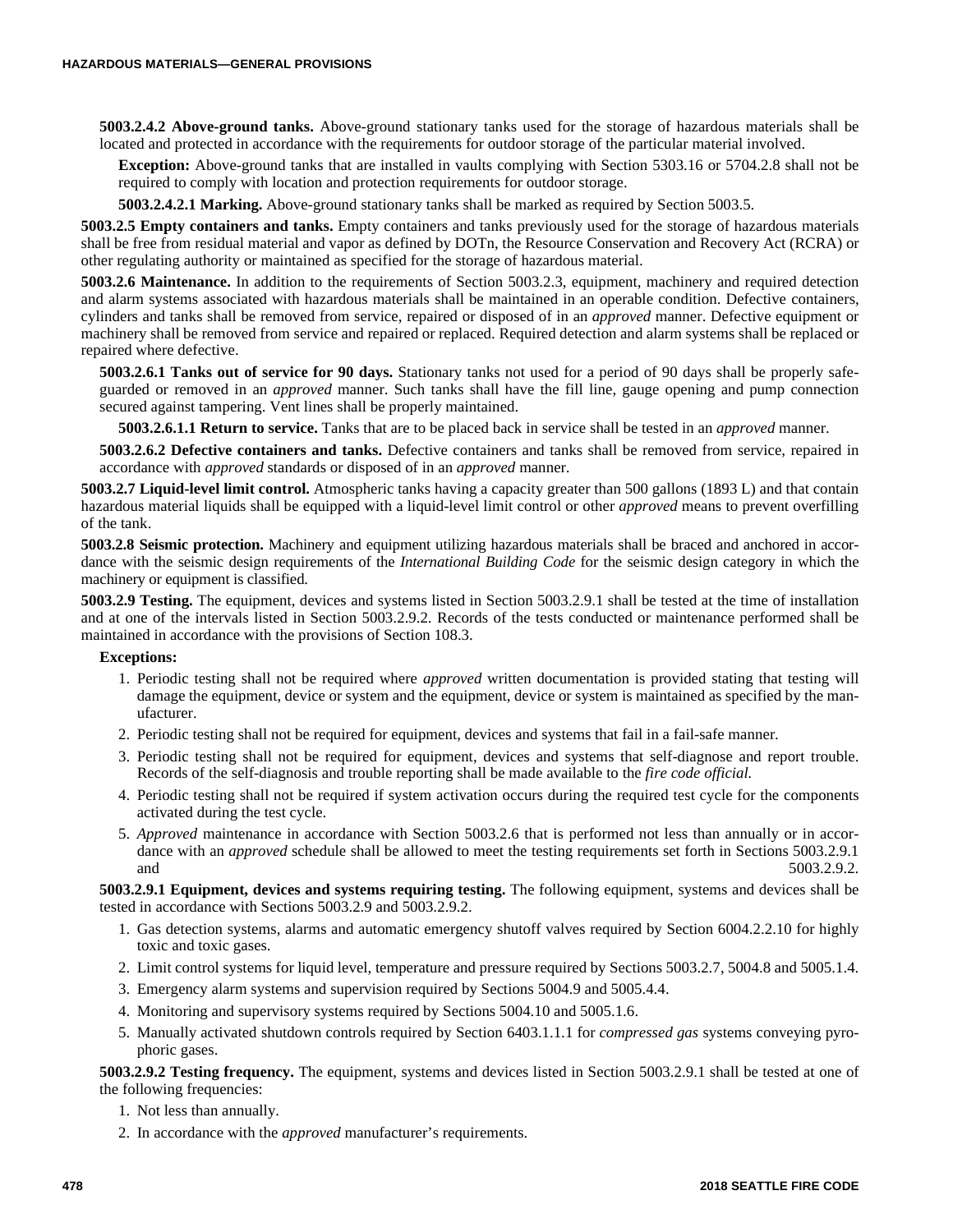- 3. In accordance with *approved* recognized industry standards.
- 4. In accordance with an *approved* schedule.

**5003.3 Release of hazardous materials.** Hazardous materials in any quantity shall not be released into a sewer, storm drain, ditch, drainage canal, creek, stream, river, lake or tidal waterway or on the ground, sidewalk, street, highway or into the atmosphere.

**Exceptions:**

- 1. The release or emission of hazardous materials is allowed where in compliance with federal, state or local governmental agencies, regulations or permits.
- 2. The release of pesticides is allowed where used in accordance with registered label directions.
- 3. The release of fertilizer and soil amendments is allowed where used in accordance with manufacturer's specifications.

**5003.3.1 Unauthorized discharges.** In the event hazardous materials are released in quantities reportable under state, federal or local regulations, the *fire code official* shall be notified and the following procedures required in accordance with Sections 5003.3.1.1 through 5003.3.1.4.

**5003.3.1.1 Records.** Records of the unauthorized discharge of hazardous materials by the permittee shall be maintained.

**5003.3.1.2 Preparation.** Provisions shall be made for controlling and mitigating unauthorized discharges.

**5003.3.1.3 Control.** Where an unauthorized discharge caused by primary container failure is discovered, the involved primary container shall be repaired or removed from service.

**5003.3.1.4 Responsibility for cleanup.** The person, firm or corporation responsible for an unauthorized discharge shall institute and complete all actions necessary to remedy the effects of such unauthorized discharge, whether sudden or gradual, without cost to the jurisdiction. Where deemed necessary by the *fire code official*, cleanup can be initiated by the fire department or by an authorized individual or firm. Costs associated with such cleanup shall be borne by the *owner*, operator or other person responsible for the unauthorized discharge.

**5003.4 Safety Data Sheets.** Safety Data Sheets (SDS) shall be readily available on the premises for hazardous materials regulated by this chapter. Where a hazardous substance is developed in a laboratory, available information shall be documented.

**Exception:** Designated hazardous waste.

**5003.5 Hazard identification signs.** Unless otherwise exempted by the *fire code official*, visible hazard identification signs as specified in NFPA 704 for the specific material contained shall be placed on stationary containers and above-ground tanks and at entrances to locations where hazardous materials are stored, dispensed, used or handled in quantities requiring a permit and at specific entrances and locations designated by the *fire code official*.

**5003.5.1 Markings.** Individual containers, cartons or packages shall be conspicuously marked or labeled in an approved manner. Rooms or cabinets containing *compressed gases* shall be conspicuously labeled: COMPRESSED GAS.

**5003.6 Signs.** Signs and markings required by Sections 5003.5 and 5003.5.1 shall not be obscured or removed, shall be in English as a primary language or in symbols allowed by this code, shall be durable, and the size, color and lettering shall be *approved*.

**5003.7 Sources of ignition.** Sources of ignition shall comply with Sections 5003.7.1 through 5003.7.3.

**5003.7.1 Smoking.** Smoking shall be prohibited and "No Smoking" signs provided as follows:

- 1. In rooms or areas where hazardous materials are stored or dispensed or used in *open systems* in amounts requiring a permit in accordance with Section 5001.5.
- 2. Within 25 feet (7620 mm) of outdoor storage, dispensing or open use areas.
- 3. Facilities or areas within facilities that have been designated as totally "no smoking" shall have "No Smoking" signs placed at all entrances to the facility or area. Designated areas within such facilities where smoking is permitted either permanently or temporarily, shall be identified with signs designating that smoking is permitted in these areas only.
- 4. In rooms or areas where flammable or combustible hazardous materials are stored, dispensed or used.

Signs required by this section shall be in English as a primary language or in symbols allowed by this code and shall comply with Section 310.

**5003.7.2 Open flames.** Open flames and high-temperature devices shall not be used in a manner that creates a hazardous condition and shall be *listed* for use with the hazardous materials stored or used.

**5003.7.3 Industrial trucks.** Powered industrial trucks used in areas designated as hazardous (classified) locations shall be in accordance with Section 309.2.

**5003.8 Construction requirements.** Buildings, *control areas*, enclosures and cabinets for hazardous materials shall be in accordance with Sections 5003.8.1 through 5003.8.7.2.

**5003.8.1 Buildings.** Buildings, or portions thereof, in which hazardous materials are stored, handled or used shall be constructed in accordance with the *International Building Code*.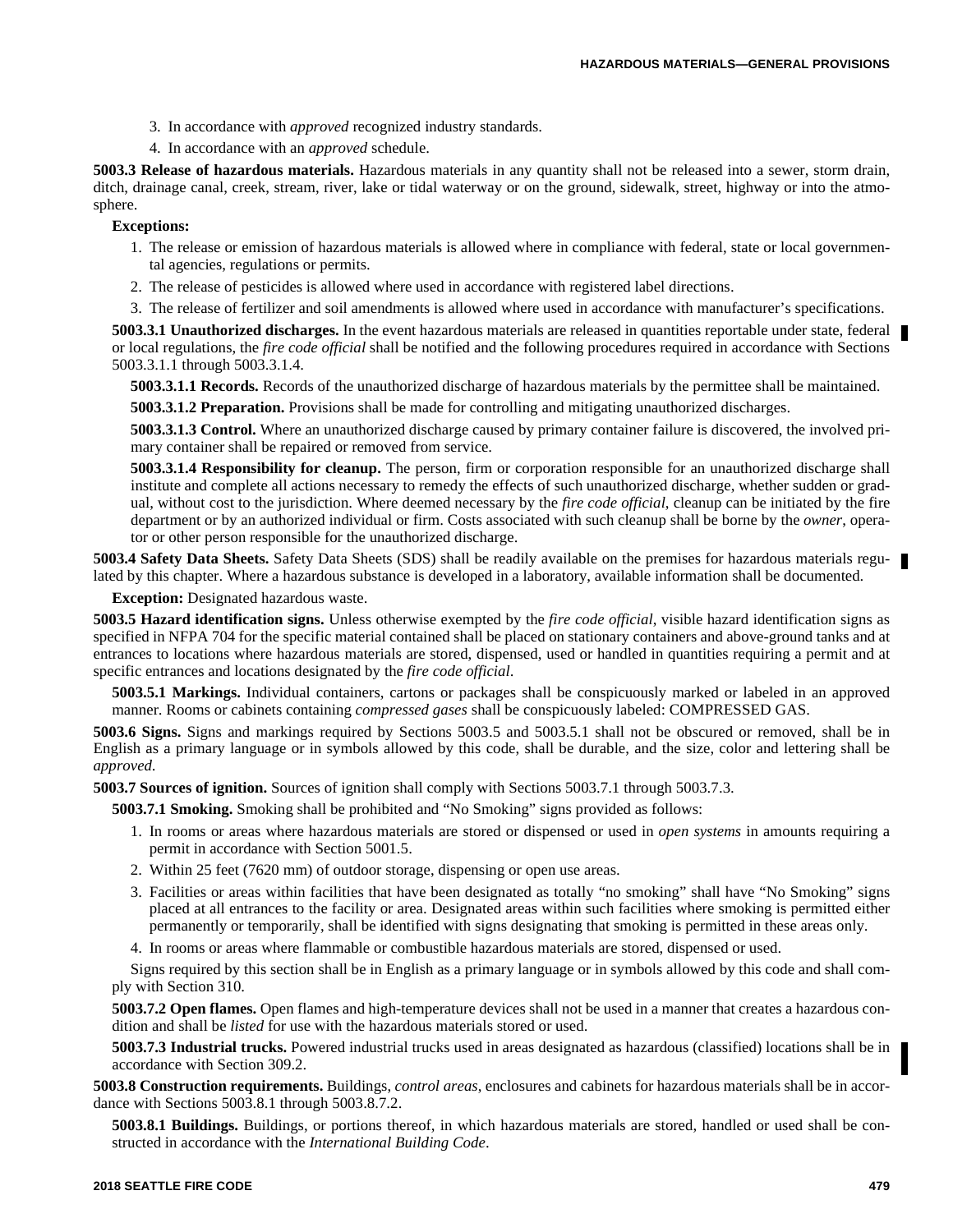**5003.8.2 Required detached buildings.** Group H occupancies containing quantities of hazardous materials in excess of those set forth in Table 5003.8.2 shall be in detached buildings.

|                                   |                                                                                                                        | A DETACHED BUILDING IS REQUIRED WHERE THE QUANTITY OF MATERIAL EXCEEDS THAT LISTED HEREIN                                                                                        |                                    |
|-----------------------------------|------------------------------------------------------------------------------------------------------------------------|----------------------------------------------------------------------------------------------------------------------------------------------------------------------------------|------------------------------------|
| <b>Material</b>                   | Class                                                                                                                  | Solids and liquids (tons) <sup>a, b</sup>                                                                                                                                        | Gases (cubic feet) <sup>a, b</sup> |
| Explosives                        | Division 1.1<br>Division 1.2<br>Division 1.3<br>Division 1.4<br>Division $1.4^{\circ}$<br>Division 1.5<br>Division 1.6 | Maximum Allowable Quantity<br>Maximum Allowable Quantity<br>Maximum Allowable Quantity<br>Maximum Allowable Quantity<br>Maximum Allowable Quantity<br>Maximum Allowable Quantity | Not Applicable                     |
| Oxidizers                         | Class 4                                                                                                                | Maximum Allowable Quantity                                                                                                                                                       | Maximum Allowable Quantity         |
| Unstable (reactives) detonable    | Class $3$ or $4$                                                                                                       | Maximum Allowable Quantity                                                                                                                                                       | Maximum Allowable Quantity         |
| Oxidizer, liquids and solids      | Class 3<br>Class 2                                                                                                     | 1,200<br>2,000                                                                                                                                                                   | Not Applicable                     |
| Organic peroxides                 | Detonable<br>Class I<br>Class II<br>Class III                                                                          | Maximum Allowable Quantity<br>Maximum Allowable Quantity<br>25<br>50                                                                                                             | Not Applicable                     |
| Unstable (reactives) nondetonable | Class 3<br>Class 2                                                                                                     | 25                                                                                                                                                                               | 2,000<br>10,000                    |
| Water reactives                   | Class 3<br>Class 2                                                                                                     | 25                                                                                                                                                                               | Not Applicable                     |
| Pyrophoric gases                  | Not Applicable                                                                                                         | Not Applicable                                                                                                                                                                   | 2,000                              |

**TABLE 5003.8.2 DETACHED BUILDING REQUIRED**

For SI: 1 pound =  $0.454$  kg, 1 cubic foot =  $0.02832$  m<sup>3</sup>, 1 ton =  $2000$  lbs. =  $907.2$  kg.

a. For materials that are detonable, the distance to other buildings or lot lines shall be in accordance with Section 415.6 of the *International Building Code* or Chapter 56 based on the trinitrotoluene (TNT) equivalence of the material, whichever is greater.

b. "Maximum Allowable Quantity" means the maximum allowable quantity per control area set forth in Table 5003.1.1(1).

c. Limited to Division 1.4 materials and articles, including articles packaged for shipment, that are not regulated as an explosive under Bureau of Alcohol, Tobacco, Firearms and Explosives regulations, or unpackaged articles used in process operations that do not propagate a detonation or deflagration between articles, providing the net explosive weight of individual articles does not exceed 1 pound.

**5003.8.3 Control areas.** *Control areas* shall comply with Sections 5003.8.3.1 through 5003.8.3.5.3.

**Exception:** Higher education laboratories in accordance with Chapter 38 of this code and Section 428 of the *International Building Code*.

**5003.8.3.1 Construction requirements.** *Control areas* shall be separated from each other by *fire barriers* constructed in accordance with Section 707 of the *International Building Code* or *horizontal assemblies* constructed in accordance with Section 711 of the *International Building Code*, or both.

**[S] 5003.8.3.2 Percentage of maximum allowable quantities.** The percentage of maximum allowable quantities of hazardous materials per *control area* allowed at each story within a building shall be in accordance with Table 5003.8.3.2.

**Exception:** *Non-production laboratory facilities* are permitted to be in accordance with Section 5003.13.

Г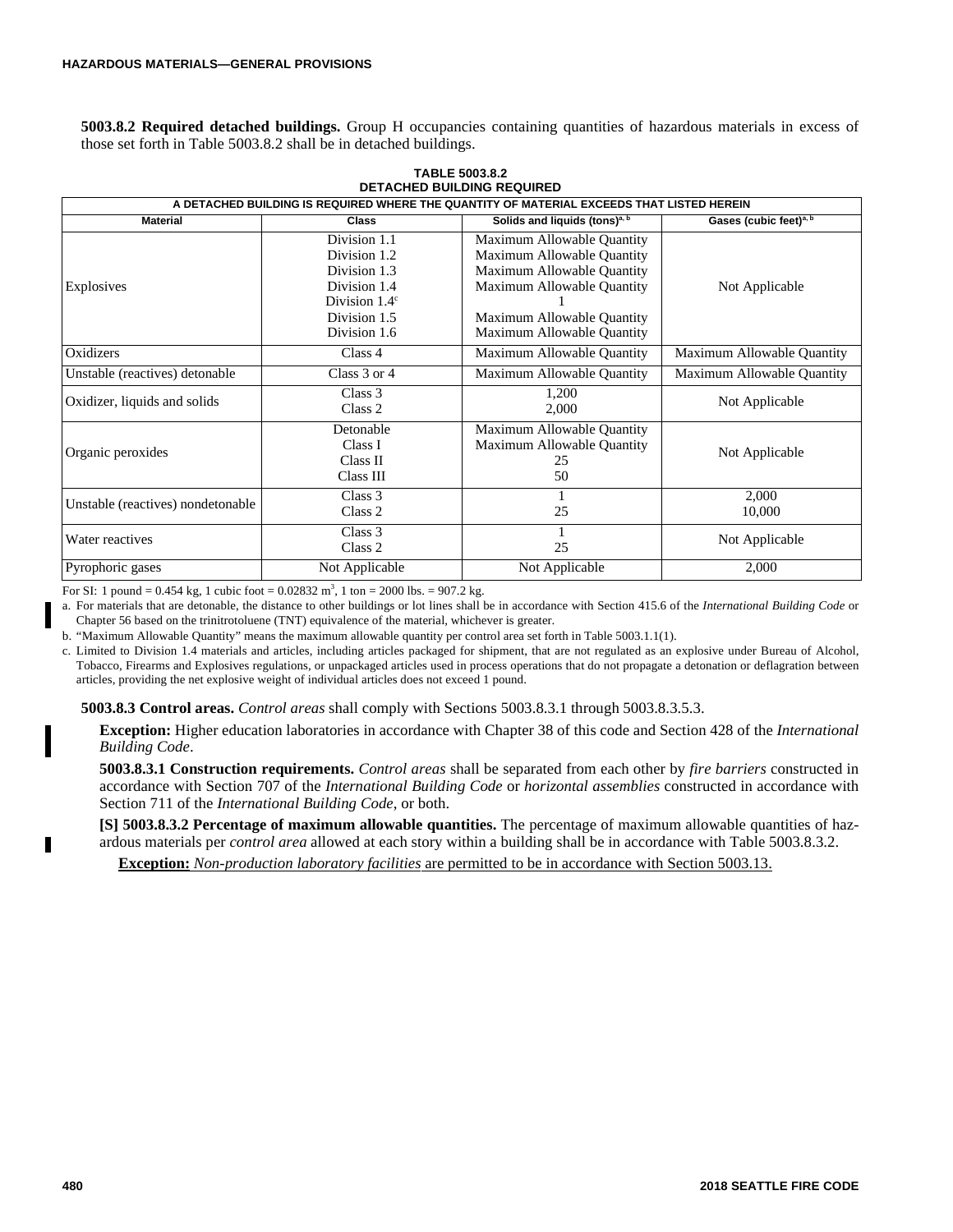|                   |               | <b>DESIGN AND NUMBER OF CONTROL AREAS</b>                                           |                                                    |                                                                    |
|-------------------|---------------|-------------------------------------------------------------------------------------|----------------------------------------------------|--------------------------------------------------------------------|
| <b>STORY</b>      |               | PERCENTAGE OF THE MAXIMUM ALLOWABLE<br><b>QUANTITY PER CONTROL AREA<sup>a</sup></b> | <b>NUMBER OF CONTROL</b><br><b>AREAS PER STORY</b> | <b>FIRE-RESISTANCE RATING FOR</b><br><b>FIRE BARRIERS IN HOURS</b> |
|                   | Higher than 9 |                                                                                     |                                                    |                                                                    |
|                   | 7-9           |                                                                                     |                                                    |                                                                    |
|                   |               | 12.5                                                                                |                                                    |                                                                    |
|                   |               | 12.5                                                                                |                                                    |                                                                    |
| Above grade plane |               | 12.5                                                                                |                                                    |                                                                    |
|                   |               | 50                                                                                  |                                                    |                                                                    |
|                   |               | 75                                                                                  |                                                    |                                                                    |
|                   |               | 100                                                                                 |                                                    |                                                                    |
|                   |               | 75                                                                                  |                                                    |                                                                    |
| Below grade plane |               | 50                                                                                  |                                                    |                                                                    |
|                   | Lower than 2  | Not Allowed                                                                         | Not Allowed                                        | Not Allowed                                                        |

#### **TABLE 5003.8.3.2 DESIGN AND NUMBER OF CONTROL AREAS**

a. Percentages shall be of the maximum allowable quantity per control area shown in Tables 5003.1.1(1) and 5003.1.1(2), with all increases allowed in the footnotes to those tables.

b. Separation shall include fire barriers and horizontal assemblies as necessary to provide separation from other portions of the building.

**[S] 5003.8.3.3 Number.** The maximum number of *control areas* per floor within a building shall be in accordance with Table 5003.8.3.2.

#### **Exception:** *Non-production laboratory facilities* are permitted to be in accordance with Section 5003.13.

**[S] 5003.8.3.4 Fire-resistance-rating requirements.** The required *fire-resistance rating* for *fire barriers* shall be in accordance with Table 5003.8.3.2 or Table 5003.13 for *non-production laboratory facilities.* The floor assembly of the *control area* and the construction supporting the floor of the *control area* shall have a *fire-resistance rating* of not less than 2 hours*.*

**Exception:** The floor assembly of the *control area* and the construction supporting the floor of the *control area* is allowed to be 1-hour *fire-resistance* rated in buildings of Types IIA, IIIA, IV and VA construction, provided that both of the following conditions exist:

- 1. The building is equipped throughout with an *automatic sprinkler system* in accordance with Section 903.3.1.1.
- 2. The building is three stories or less above grade plane.

**5003.8.3.5 Hazardous materials in Group M display and storage areas and in Group S storage areas.** Hazardous materials located in Group M and Group S occupancies shall be in accordance with Sections 5003.8.3.5.1 through 5003.8.3.5.3.

**5003.8.3.5.1 Nonflammable solids and nonflammable and noncombustible liquids.** The aggregate quantity of nonflammable solid and nonflammable or noncombustible liquid hazardous materials allowed within a single *control area* of a Group M display and storage area or a Group S storage area is allowed to exceed the *maximum allowable quantities per control area* specified in Tables 5003.1.1(1) and 5003.1.1(2) without classifying the building or use as a Group H occupancy, provided that the materials are displayed and stored in accordance with Section 5003.11.

**5003.8.3.5.2 Flammable and combustible liquids.** In Group M occupancy wholesale and retail sales uses, indoor storage of flammable and *combustible liquids* shall not exceed the *maximum allowable quantities per control area* as indicated in Table 5704.3.4.1, provided that the materials are displayed and stored in accordance with Chapter 57.

**5003.8.3.5.3 Aerosols.** The maximum quantity of aerosol products in Group M occupancy retail display areas, storage areas adjacent to retail display areas and retail storage areas shall be in accordance with Chapter 51.

**5003.8.4 Gas rooms.** Where a gas room is used to increase the *maximum allowable quantity per control area* or provided to comply with the provisions of Chapter 60, the gas room shall be in accordance with Sections 5003.8.4.1 and 5003.8.4.2.

**5003.8.4.1 Construction.** Gas rooms shall be protected with an *automatic sprinkler system.* Gas rooms shall be separated from the remainder of the building in accordance with the requirements of the *International Building Code* based on the occupancy group into which it has been classified.

**5003.8.4.2 Ventilation system.** The ventilation system for gas rooms shall be designed to operate at a negative pressure in relation to the surrounding area. Highly toxic and toxic gases shall also comply with Section 6004.2.2.6. The ventilation system shall be installed in accordance with the *International Mechanical Code.*

**5003.8.5 Exhausted enclosures.** Where an exhausted enclosure is used to increase *maximum allowable quantity per control area* or where the location of hazardous materials in exhausted enclosures is provided to comply with the provisions of Chapter 60, the exhausted enclosure shall be in accordance with Sections 5003.8.5.1 through 5003.8.5.3.

**5003.8.5.1 Construction.** Exhausted enclosures shall be of noncombustible construction.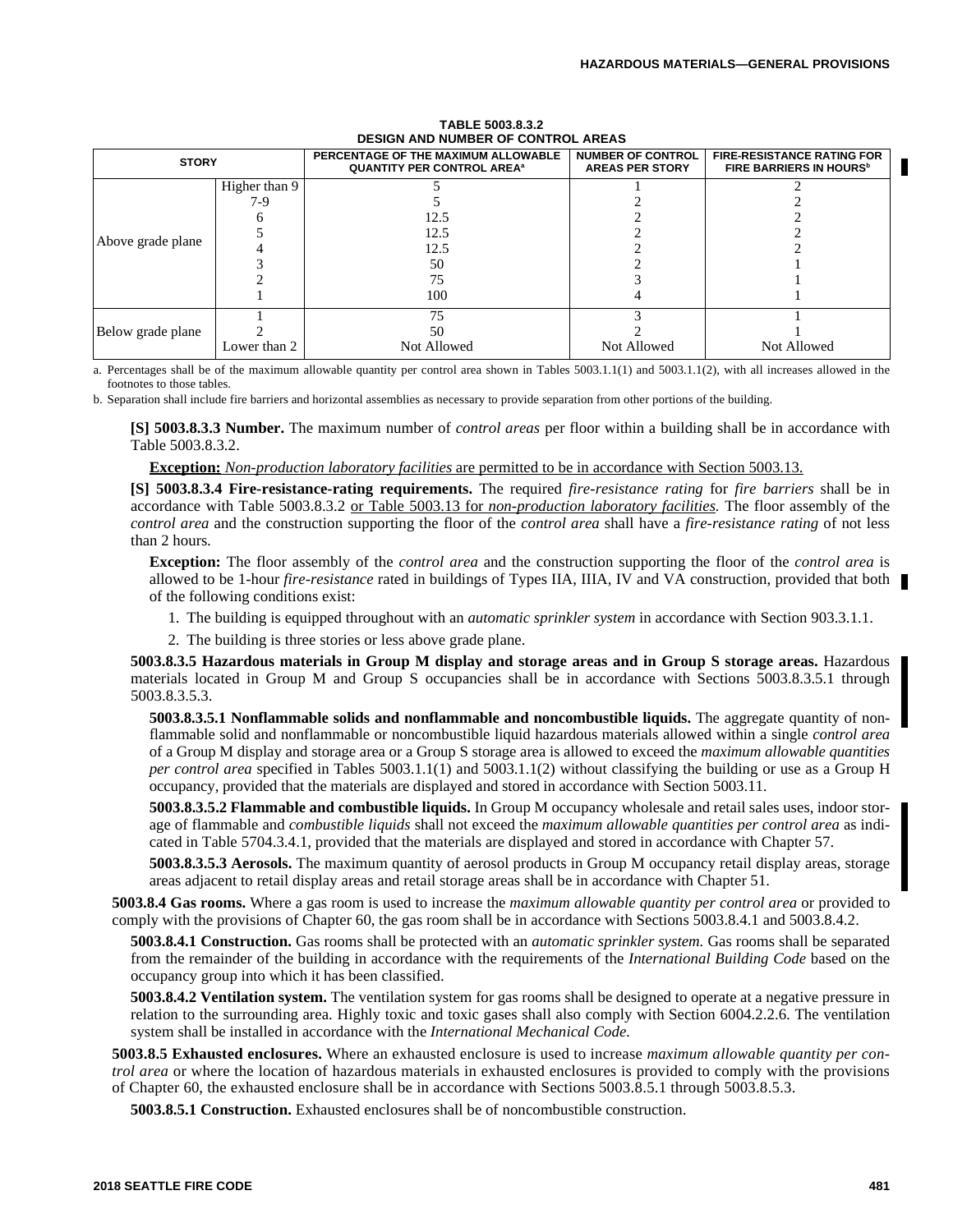**5003.8.5.2 Ventilation.** Exhausted enclosures shall be provided with an exhaust ventilation system. The ventilation system for exhausted enclosures shall be designed to operate at a negative pressure in relation to the surrounding area. Ventilation systems used for highly toxic and toxic gases shall also comply with Items 1, 2 and 3 of Section 6004.1.3. The ventilation system shall be installed in accordance with the *International Mechanical Code*.

**5003.8.5.3 Fire-extinguishing system.** Exhausted enclosures where flammable materials are used shall be protected by an *approved* automatic fire-extinguishing system in accordance with Chapter 9.

**5003.8.6 Gas cabinets.** Where a gas cabinet is used to increase the *maximum allowable quantity per control area* or where the location of *compressed gases* in *gas cabinets* is provided to comply with the provisions of Chapter 60, the gas cabinet shall be in accordance with Sections 5003.8.6.1 through 5003.8.6.3.

**5003.8.6.1 Construction.** Gas cabinets shall be constructed with the following:

- 1. Not less than 0.097-inch (2.5 mm) (No. 12 gage) steel.
- 2. Self-closing limited access ports or noncombustible windows to give access to equipment controls.
- 3. Self-closing doors.
- 4. Interiors treated, coated or constructed of materials that are compatible with the hazardous materials stored. Such treatment, coating or construction shall include the entire interior of the cabinet.

**5003.8.6.2 Ventilation.** Gas cabinets shall be provided with an exhaust ventilation system. The ventilation system for gas cabinets shall be designed to operate at a negative pressure in relation to the surrounding area. Ventilation systems used for highly toxic and toxic gases shall also comply with Items 1, 2 and 3 of Section 6004.1.2. The ventilation system shall be installed in accordance with the *International Mechanical Code*.

**5003.8.6.3 Maximum number of cylinders per gas cabinet.** The number of cylinders contained in a single gas cabinet shall not exceed three.

**5003.8.7 Hazardous materials storage cabinets.** Where storage cabinets are used to increase *maximum allowable quantity per control area* or to comply with this chapter, such cabinets shall be in accordance with Sections 5003.8.7.1 and 5003.8.7.2.

**5003.8.7.1 Construction.** The interior of cabinets shall be treated, coated or constructed of materials that are nonreactive with the hazardous material stored. Such treatment, coating or construction shall include the entire interior of the cabinet. Cabinets shall either be *listed* in accordance with UL 1275 as suitable for the intended storage or constructed in accordance with the following:

- 1. Cabinets shall be of steel having a thickness of not less than 0.0478 inch (1.2 mm) (No. 18 gage). The cabinet, including the door, shall be double walled with a  $1-1/2$ -inch (38 mm) airspace between the walls. Joints shall be riveted or welded and shall be tight fitting. Doors shall be well fitted, self-closing and equipped with a self-latching device.
- 2. The bottoms of cabinets utilized for the storage of liquids shall be liquid tight to a minimum height of 2 inches (51 mm).

Electrical equipment and devices within cabinets used for the storage of hazardous gases or liquids shall be in accordance with NFPA 70.

**5003.8.7.2 Warning markings.** Cabinets shall be clearly identified in an *approved* manner with red letters on a contrasting background to read:

# HAZARDOUS—KEEP FIRE AWAY.

**5003.9 General safety precautions.** General precautions for the safe storage, handling or care of hazardous materials shall be in accordance with Sections 5003.9.1 through 5003.9.10.

**5003.9.1 Personnel training and written procedures.** Persons responsible for the operation of areas in which hazardous materials are stored, dispensed, handled or used shall be familiar with the chemical nature of the materials and the appropriate mitigating actions necessary in the event of fire, leak or spill.

**5003.9.1.1 Fire department liaison.** Responsible persons shall be designated and trained to be liaison personnel to the fire department. These persons shall aid the fire department in preplanning emergency responses and identifying the locations where hazardous materials are located, and shall have access to Safety Data Sheets and be knowledgeable in the site's emergency response procedures.

**5003.9.2 Security.** Storage, dispensing, use and handling areas shall be secured against unauthorized entry and safeguarded in a manner *approved* by the *fire code official*.

**5003.9.3 Protection from vehicles.** Guard posts or other *approved* means shall be provided to protect storage tanks and connected piping, valves and fittings; dispensing areas; and use areas subject to vehicular damage in accordance with Section 312.

**5003.9.4 Electrical wiring and equipment.** Electrical wiring and equipment shall be installed and maintained in accordance with NFPA 70.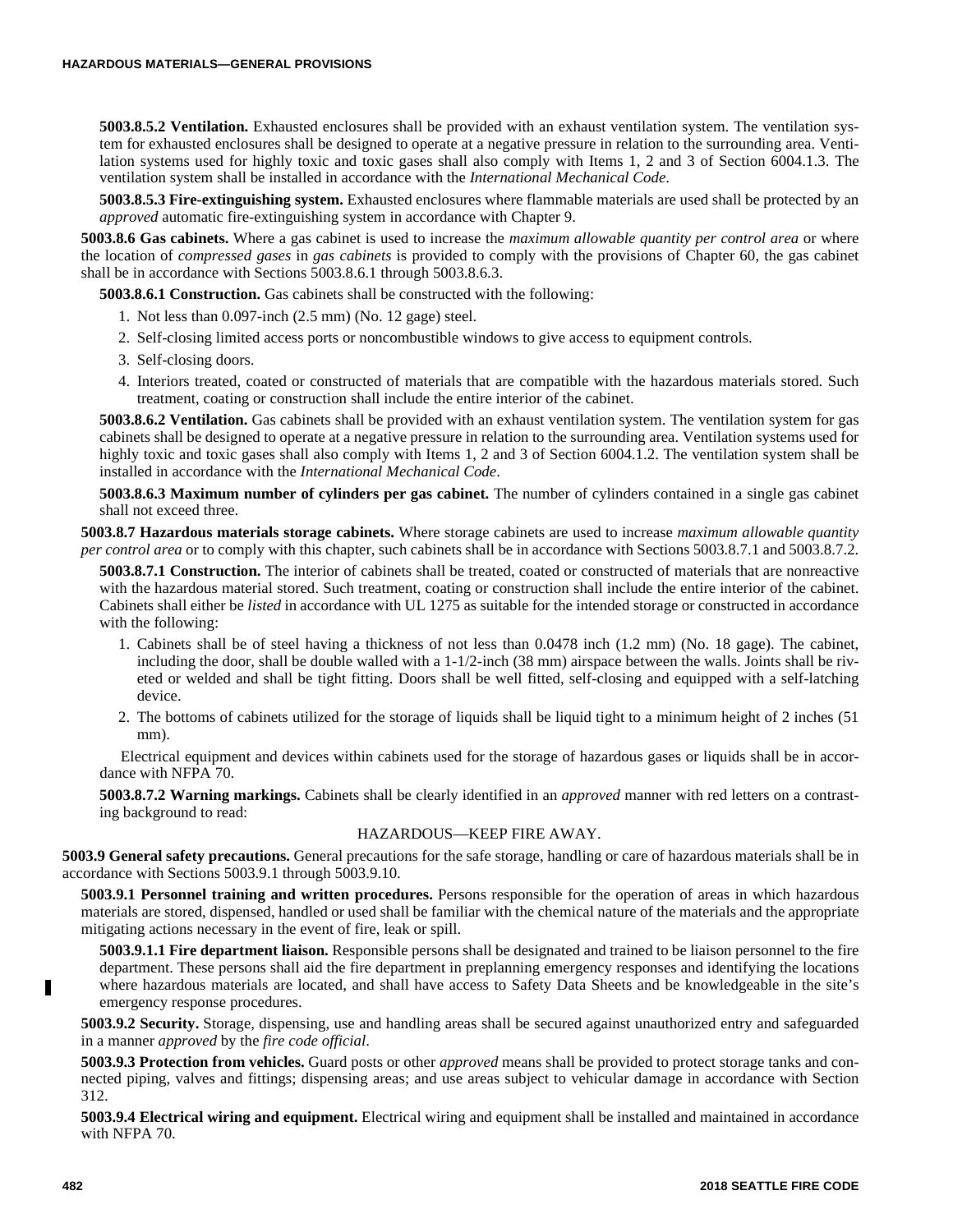**5003.9.5 Static accumulation.** Where processes or conditions exist where a flammable mixture could be ignited by static electricity, means shall be provided to prevent the accumulation of a static charge.

**5003.9.6 Protection from light.** Materials that are sensitive to light shall be stored in containers designed to protect them from such exposure.

**5003.9.7 Shock padding.** Materials that are shock sensitive shall be padded, suspended or otherwise protected against accidental dislodgement and dislodgement during seismic activity.

**5003.9.8 Separation of incompatible materials.** *Incompatible materials* in storage and storage of materials that are incompatible with materials in use shall be separated where the stored materials are in containers having a capacity of more than 5 pounds (2 kg), 0.5 gallon (2 L) or any amount of *compressed gases*. Separation shall be accomplished by:

- 1. Segregating *incompatible materials* in storage by a distance of not less than 20 feet (6096 mm).
- 2. Isolating *incompatible materials* in storage by a noncombustible partition extending not less than 18 inches (457 mm) above and to the sides of the stored material.
- 3. Storing liquid and solid materials in hazardous material storage cabinets.
- 4. Storing *compressed gases* in gas cabinets or exhausted enclosures in accordance with Sections 5003.8.5 and 5003.8.6.
- Materials that are incompatible shall not be stored within the same cabinet or exhausted enclosure.

**5003.9.9 Shelf storage.** Shelving shall be of substantial construction, and shall be braced and anchored in accordance with the seismic design requirements of the *International Building Code* for the seismic zone in which the material is located. Shelving shall be treated, coated or constructed of materials that are compatible with the hazardous materials stored. Shelves shall be provided with a lip or guard where used for the storage of individual containers.

Shelf storage of hazardous materials shall be maintained in an orderly manner.

#### **Exceptions:**

- 1. Storage in hazardous material storage cabinets or laboratory furniture specifically designed for such use.
- 2. Storage of hazardous materials in amounts not requiring a permit in accordance with Section 5001.5.

**5003.9.10 Safety cans.** *Safety cans* shall be *listed* in accordance with UL 30 where used to increase the *maximum allowable quantities per control area* of flammable or *combustible liquids* in accordance with Table 5003.1.1(1). *Safety cans listed* in accordance with UL 1313 are allowed for flammable and *combustible liquids* where not used to increase the *maximum allowable quantities per control area* and for other hazardous material liquids in accordance with the listing.

**5003.10 Handling and transportation.** In addition to the requirements of Section 5003.2, the handling and transportation of hazardous materials in *corridors* or enclosures for stairways and ramps shall be in accordance with Sections 5003.10.1 through 5003.10.3.6.

**5003.10.1 Valve protection.** Hazardous material gas containers, cylinders and tanks in transit shall have their protective caps in place. Containers, cylinders and tanks of highly toxic or toxic *compressed gases* shall have their valve outlets capped or plugged with an *approved* closure device in accordance with Chapter 53.

**5003.10.2 Carts and trucks required.** Liquids in containers exceeding 5 gallons (19 L) in a *corridor* or enclosure for a stairway or ramp shall be transported on a cart or truck. Containers of hazardous materials having a hazard ranking of 3 or 4 in accordance with NFPA 704 and transported within *corridors* or interior *exit stairways* and *ramps*, shall be on a cart or truck. Where carts and trucks are required for transporting hazardous materials, they shall be in accordance with Section 5003.10.3.

#### **Exceptions:**

- 1. Two hazardous material liquid containers that are hand carried in acceptable safety carriers.
- 2. Not more than four drums not exceeding 55 gallons (208 L) each that are transported by suitable drum trucks.
- 3. Containers and cylinders of *compressed gases* that are transported by *approved* hand trucks, and containers and cylinders not exceeding 25 pounds (11 kg) that are hand carried.
- 4. Solid hazardous materials not exceeding 100 pounds (45 kg) that are transported by *approved* hand trucks, and a single container not exceeding 50 pounds (23 kg) that is hand carried.

**5003.10.3 Carts and trucks.** Carts and trucks required by Section 5003.10.2 to be used to transport hazardous materials shall be in accordance with Sections 5003.10.3.1 through 5003.10.3.6.

**5003.10.3.1 Design.** Carts and trucks used to transport hazardous materials shall be designed to provide a stable base for the commodities to be transported and shall have a means of restraining containers to prevent accidental dislodgement. *Compressed gas* cylinders placed on carts and trucks shall be individually restrained.

**5003.10.3.2 Speed-control devices.** Carts and trucks shall be provided with a device that will enable the operator to control safely movement by providing stops or speed-reduction devices.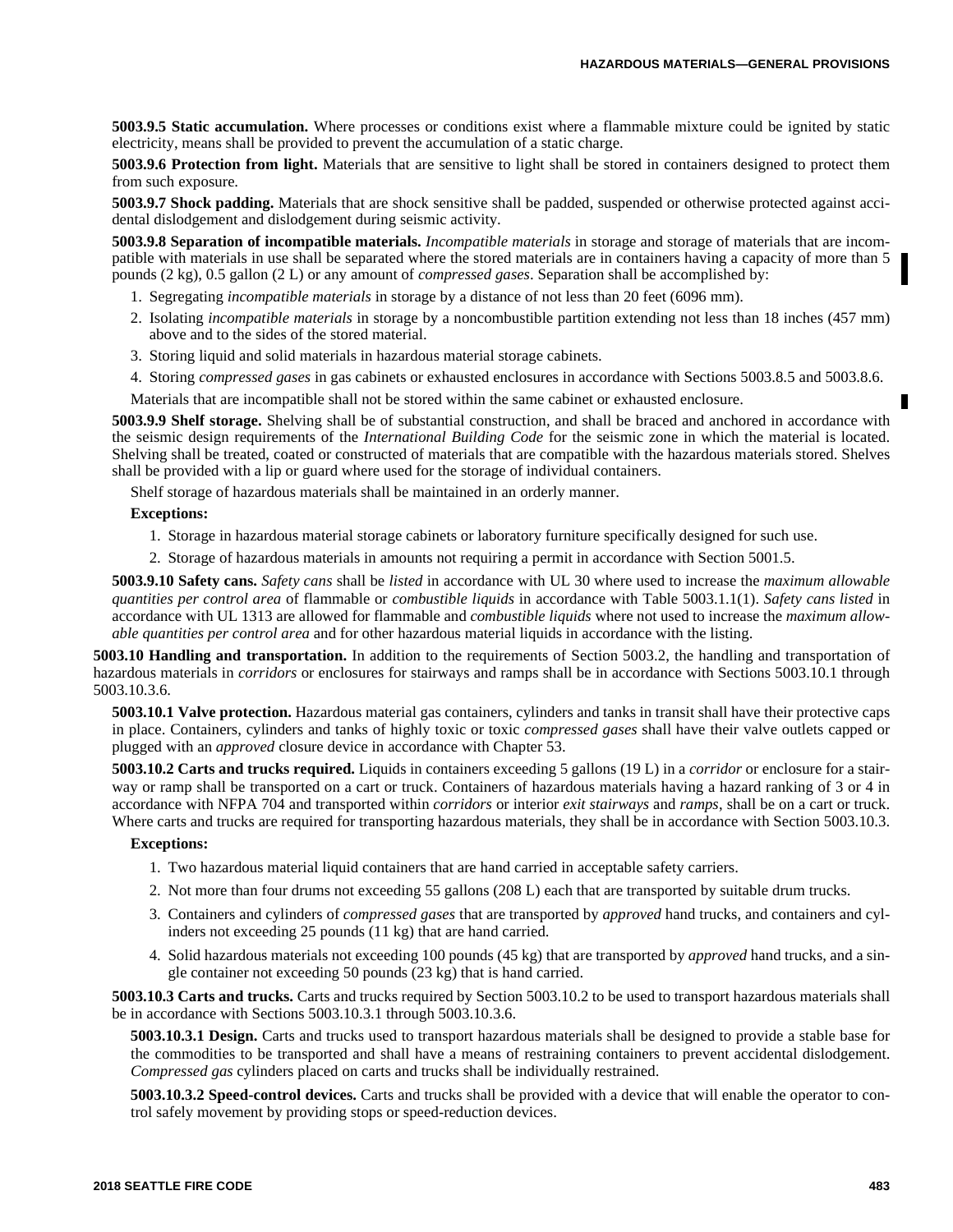**5003.10.3.3 Construction.** Construction materials for hazardous material carts or trucks shall be compatible with the material transported. The cart or truck shall be of substantial construction.

**5003.10.3.4 Spill control.** Carts and trucks transporting liquids shall be capable of containing a spill from the largest single container transported.

**5003.10.3.5 Attendance.** Carts and trucks used to transport materials shall not obstruct or be left unattended within any part of a *means of egress*.

**5003.10.3.6 Incompatible materials.** *Incompatible materials* shall not be transported on the same cart or truck.

**5003.11 Group M storage and display and Group S storage.** The aggregate quantity of nonflammable solid and nonflammable or noncombustible liquid hazardous materials stored and displayed within a single *control area* of a Group M occupancy, or an outdoor control area, or stored in a single *control area* of a Group S occupancy, is allowed to exceed the *maximum allowable quantity per control area* indicated in Section 5003.1 where in accordance with Sections 5003.11.1 through 5003.11.3.11.

**5003.11.1 Maximum allowable quantity per control area in Group M or S occupancies.** The aggregate amount of nonflammable solid and nonflammable or noncombustible liquid hazardous materials stored and displayed within a single *control area* of a Group M occupancy or stored in a single *control area* of a Group S occupancy shall not exceed the amounts set forth in Table 5003.11.1.

|                                         | <b>CONDITION</b>            |                                                                                 | MAXIMUM ALLOWABLE QUANTITY PER CONTROL AREA |
|-----------------------------------------|-----------------------------|---------------------------------------------------------------------------------|---------------------------------------------|
| <b>Material</b> <sup>a</sup>            | <b>Class</b>                | Solids (pounds)                                                                 | Liquids (gallons)                           |
|                                         |                             | A. HEALTH-HAZARD MATERIALS-NONFLAMMABLE AND NONCOMBUSTIBLE SOLIDS AND LIQUIDS   |                                             |
| 1. Corrosives <sup>b, c</sup>           | Not Applicable              | 9,750                                                                           | 975                                         |
| 2. Highly Toxics                        | Not Applicable              | $20^{b, c}$                                                                     | $2^{\mathrm{b},\mathrm{c}}$                 |
| 3. Toxics <sup>b, c</sup>               | Not Applicable $k$          | 1,000                                                                           | 100                                         |
|                                         |                             | B. PHYSICAL-HAZARD MATERIALS—NONFLAMMABLE AND NONCOMBUSTIBLE SOLIDS AND LIQUIDS |                                             |
|                                         | 4                           | Not Allowed                                                                     | Not Allowed                                 |
| 1. Oxidizers <sup>b, c</sup>            | 3                           | $1,350^{\rm g}$                                                                 | 135                                         |
| 2. Unstable (Reactives) <sup>b, c</sup> | $\overline{c}$              | $2,250^{\rm h}$                                                                 | 225                                         |
|                                         |                             | $18,000^{i, j}$                                                                 | $1,800^{i, j}$                              |
|                                         | 4                           | Not Allowed                                                                     | Not Allowed                                 |
|                                         | 3                           | 550                                                                             | 55                                          |
|                                         | 2                           | 1,150                                                                           | 115                                         |
|                                         |                             | Not Limited                                                                     | Not Limited                                 |
|                                         | 3 <sup>b, c</sup>           | 550                                                                             | 55                                          |
| 3. Water Reactives                      | $2^{\mathrm{b},\mathrm{c}}$ | 1,150                                                                           | 115                                         |
|                                         |                             | Not Limited                                                                     | Not Limited                                 |

**[S] TABLE 5003.11.1 MAXIMUM ALLOWABLE QUANTITY PER INDOOR AND OUTDOOR CONTROL AREA IN GROUP M AND S OCCUPANCIES—NONFLAMMABLE SOLIDS, NONFLAMMABLE AND NONCOMBUSTIBLE LIQUIDSd, e, f**

For SI: 1 pound =  $0.454$  kg, 1 gallon =  $3.785$  L, 1 cubic foot =  $0.02832$  m<sup>3</sup>.

a. Hazard categories are as specified in Section 5001.2.2.

b. Maximum allowable quantities shall be increased 100 percent in buildings equipped throughout with an approved automatic sprinkler system in accordance with Section 903.3.1.1. Where Note c applies, the increase for both notes shall be applied accumulatively.

- c. Maximum allowable quantities shall be increased 100 percent where stored in approved storage cabinets in accordance with Section 5003.8. Where Note b applies, the increase for both notes shall be applied accumulatively.
- d. See Table 5003.8.3.2 for design and number of control areas.
- e. Maximum allowable quantities for other hazardous material categories shall be in accordance with Section 5003.1.
- f. Maximum allowable quantities shall be increased 100 percent in outdoor control areas.
- g. Maximum allowable quantities shall be increased to 2,250 pounds where individual packages are in the original sealed containers from the manufacturer or packager and do not exceed 10 pounds each.
- h. Maximum allowable quantities shall be increased to 4,500 pounds where individual packages are in the original sealed containers from the manufacturer or packager and do not exceed 10 pounds each.
- i. Quantities are unlimited where protected by an automatic sprinkler system.
- j. Quantities are unlimited in an outdoor control area.
- k. Maximum allowable quantity of consumer products shall be increased to 10,000 pounds where individual packages are in the original sealed containers from the manufacturer and the toxic classification is exclusively based on the LC50.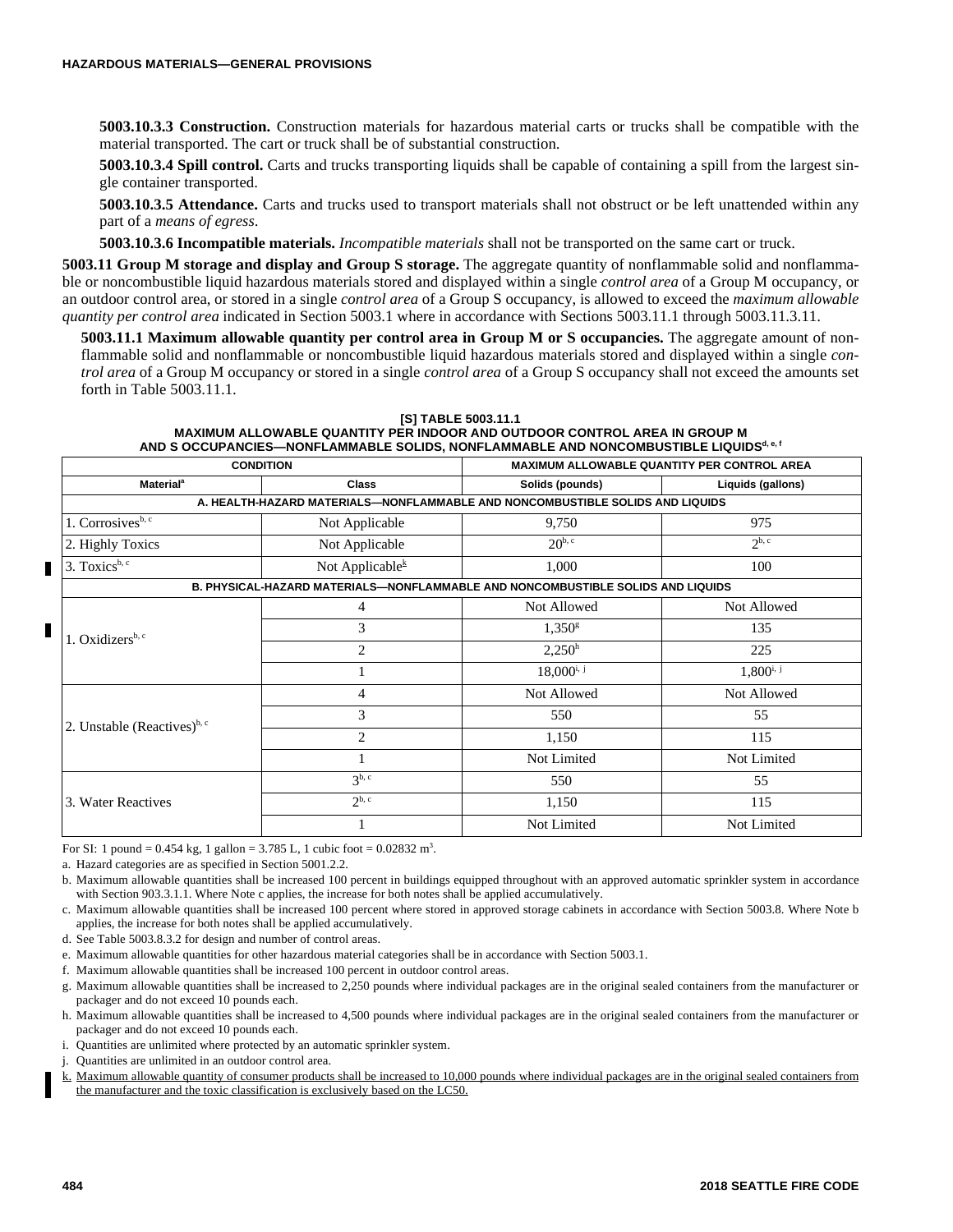**5003.11.2 Maximum allowable quantity per outdoor control area in Group M or S occupancies.** The aggregate amount of nonflammable solid and nonflammable or noncombustible liquid hazardous materials stored and displayed within a single outdoor control area of a Group M occupancy shall not exceed the amounts set forth in Table 5003.11.1.

**5003.11.3 Storage and display.** Storage and display shall be in accordance with Sections 5003.11.3.1 through 5003.11.3.11.

**5003.11.3.1 Density.** Storage and display of solids shall not exceed 200 pounds per square foot  $(976 \text{ kg/m}^2)$  of floor area actually occupied by solid merchandise. Storage and display of liquids shall not exceed 20 gallons per square foot (0.50 L/ m<sup>2</sup>) of floor area actually occupied by liquid merchandise.

**5003.11.3.2 Storage and display height.** Display height shall not exceed 6 feet (1829 mm) above the finished floor in display areas of Group M occupancies. Storage height shall not exceed 8 feet (2438 mm) above the finished floor in storage areas of Group M and Group S occupancies.

**5003.11.3.3 Container location.** Individual containers less than 5 gallons (19 L) or less than 25 pounds (11 kg) shall be stored or displayed on pallets, racks or shelves.

**5003.11.3.4 Racks and shelves.** Racks and shelves used for storage or display shall be in accordance with Section 5003.9.9.

**5003.11.3.5 Container type.** Containers shall be *approved* for the intended use and identified as to their content.

**5003.11.3.6 Container size.** Individual containers shall not exceed 100 pounds (45 kg) for solids or 10 gallons (38 L) for liquids in storage and display areas.

**5003.11.3.7 Incompatible materials.** *Incompatible materials* shall be separated in accordance with Section 5003.9.8.

**5003.11.3.8 Floors.** Floors shall be in accordance with Section 5004.12.

**5003.11.3.9 Aisles.** Aisles 4 feet (1219 mm) in width shall be maintained on three sides of the storage or display area.

**5003.11.3.10 Signs.** Hazard identification signs shall be provided in accordance with Section 5003.5.

**5003.11.3.11 Storage plan.** A storage plan illustrating the intended storage arrangement, including the location and dimensions of aisles, and storage racks shall be provided.

**5003.12 Outdoor control areas.** Outdoor control areas for hazardous materials in amounts not exceeding the maximum allowable quantity per outdoor control area shall be in accordance with the following:

- 1. Outdoor control areas shall be kept free from weeds, debris and common combustible materials not necessary to the storage. The area surrounding an outdoor control area shall be kept clear of such materials for not less than 15 feet (4572 mm).
- 2. Outdoor control areas shall be located not closer than 20 feet (6096 mm) from a public street, public alley, public way or *lot line* that can be built on.

# **Exceptions:**

- 1. For solid and liquid hazardous materials, a 2-hour fire-resistance-rated wall without openings extending not less than 30 inches (762 mm) above and to the sides of the storage area shall be allowed in lieu of such distance.
- 2. For compressed gas hazardous materials, unless otherwise specified, the minimum required distances shall not apply where *fire barriers* without openings or penetrations having a minimum *fire-resistance rating* of 2 hours interrupt the line of sight between the storage and the exposure. The configuration of the *fire barrier* shall be designed to allow natural ventilation to prevent the accumulation of hazardous gas concentrations.
- 3. Where a property exceeds  $10,000$  square feet  $(929 \text{ m}^2)$ , a group of two outdoor control areas is allowed where *approved* and where each control area is separated by a minimum distance of 50 feet (15 240 mm).
- 4. Where a property exceeds  $35,000$  square feet  $(3252 \text{ m}^2)$ , additional groups of outdoor control areas are allowed where *approved* and where each group is separated by a minimum distance of 300 feet (91 440 mm).

**[S] 5003.13 Non-production laboratory facilities.** *Non-production laboratory facilities* are permitted to comply with Sections 5003.13.1 through 5003.13.4 in lieu of Section 5003.8.3.

**[S] 5003.13.1 Maximum allowable quantity per control area.** The aggregate amount of hazardous materials in a *control area* shall not exceed the percentage specified in Table 5003.13.

**[S] 5003.13.2 Fire-resistance-rating requirements.** The required fire-resistance-rating for fire barriers shall be in accordance with Table 5003.13 for non-production laboratory facilities.

**[S] 5003.13.3 Storage.** Storage in control areas shall be in accordance with this code and Sections 5003.13.3.1 through 5003.13.3.4.

**[S] 5003.13.3.1 Density.** Storage of Class I flammable liquids shall not exceed 4 gallons per 100 square feet  $(0.13 \text{ L/m}^2)$  of floor area above floor level 6.

**[S] 5003.13.3.2 Container size.** Individual containers in storage shall not exceed 1 gallon (3.8 L) for Class I flammable liquids.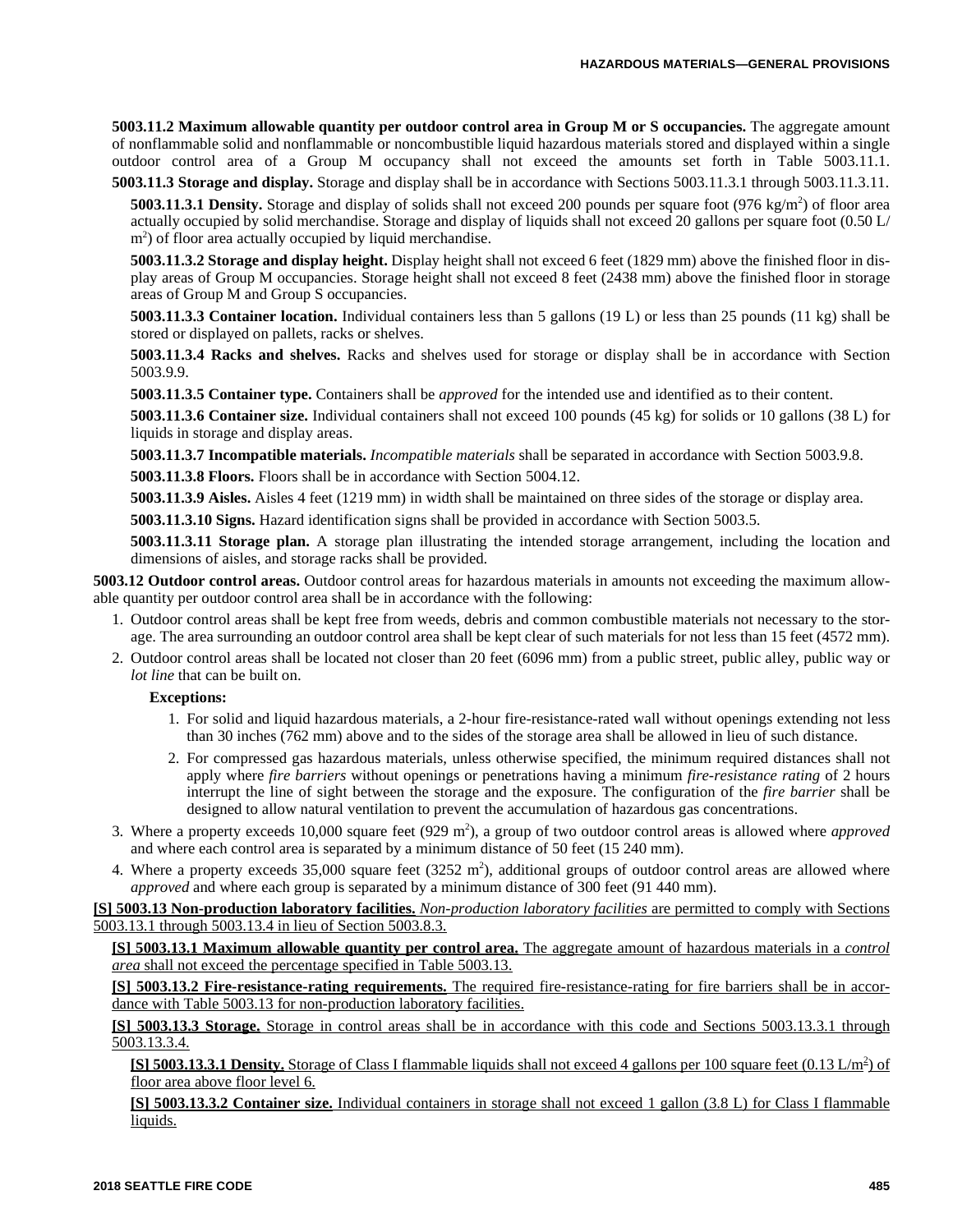**[S] 5003.13.4 Automatic sprinkler system.** An approved automatic sprinkler system shall be installed throughout a building containing a non-production laboratory facility. The sprinkler system shall be designed to protect an ordinary hazard group 2 occupancy.

|                                | <b>Floor Level</b>         | Percentage of the Maximum<br>Allowable Quantity per Control Area <sup>b</sup> | <b>Number of Control Areas</b><br>per Floor | <b>Fire-Resistance Rating for</b><br><b>Fire Barriers in Hours</b> <sup>c.d</sup> |
|--------------------------------|----------------------------|-------------------------------------------------------------------------------|---------------------------------------------|-----------------------------------------------------------------------------------|
| Above<br>Grade<br>Plane        | Higher than 20<br>$6 - 20$ | Not Allowed<br>25<br><u>25</u><br><u>50</u><br>75<br>100                      | Not Allowed                                 | Not Allowed                                                                       |
| <b>Below</b><br>Grade<br>Plane | Lower than 2               | Not Allowed                                                                   | Not Allowed                                 | Not Allowed                                                                       |

| <b>TABLE 5003.13</b>                                                                 |  |
|--------------------------------------------------------------------------------------|--|
| DESIGN AND NUMBER OF CONTROL AREAS IN NON-PRODUCTION LABORATORY FACILITIES $^\Delta$ |  |

a) Table 5003.13 applies to non-production laboratory facilities meeting the criteria of Section 5003.13.

b) Percentages shall be of the maximum allowable quantity per control area shown in Tables 5003.1.1(1) and 5003.1.1(2), with all increases allowed in the footnotes to those tables.

c) Fire barriers shall include walls and floors as necessary to provide separation from other portions of the building.

d) Vertical fire barriers separating control areas from other spaces on the same floor may be one hour rated.

# **SECTION 5004 STORAGE**

**5004.1 Scope.** Storage of hazardous materials in amounts exceeding the *maximum allowable quantity per control area* as set forth in Section 5003.1 shall be in accordance with Sections 5001, 5003 and 5004. Storage of hazardous materials in amounts not exceeding the *maximum allowable quantity per control area* as set forth in Section 5003.1 shall be in accordance with Sections 5001 and 5003. Retail and wholesale storage and display of nonflammable solid and nonflammable and noncombustible liquid hazardous materials in Group M occupancies and Group S storage shall be in accordance with Section 5003.11.

**5004.2 Spill control and secondary containment for liquid and solid hazardous materials.** Rooms, buildings or areas used for the storage of liquid or solid hazardous materials shall be provided with spill control and secondary containment in accordance with Sections 5004.2.1 through 5004.2.3.

**Exception:** Outdoor storage of containers on *approved* containment pallets in accordance with Section 5004.2.3.

**5004.2.1 Spill control for hazardous material liquids.** Rooms, buildings or areas used for the storage of hazardous material liquids in individual vessels having a capacity of more than 55 gallons (208 L), or in which the aggregate capacity of multiple vessels exceeds 1,000 gallons (3785 L), shall be provided with spill control to prevent the flow of liquids to adjoining areas. Floors in indoor locations and similar surfaces in outdoor locations shall be constructed to contain a spill from the largest single vessel by one of the following methods:

- 1. Liquid-tight sloped or recessed floors in indoor locations or similar areas in outdoor locations.
- 2. Liquid-tight floors in indoor locations or similar areas in outdoor locations provided with liquid-tight raised or recessed sills or dikes.
- 3. Sumps and collection systems.
- 4. Other *approved* engineered systems.

Except for surfacing, the floors, sills, dikes, sumps and collection systems shall be constructed of noncombustible material, and the liquid-tight seal shall be compatible with the material stored. Where liquid-tight sills or dikes are provided, they are not required at perimeter openings having an open-grate trench across the opening that connects to an *approved* collection system.

**5004.2.2 Secondary containment for hazardous material liquids and solids.** Where required by Table 5004.2.2 buildings, rooms or areas used for the storage of hazardous materials liquids or solids shall be provided with secondary containment in accordance with this section where the capacity of an individual vessel or the aggregate capacity of multiple vessels exceeds both of the following:

- 1. Liquids: Capacity of an individual vessel exceeds 55 gallons (208 L) or the aggregate capacity of multiple vessels exceeds 1,000 gallons (3785 L).
- 2. Solids: Capacity of an individual vessel exceeds 550 pounds (250 kg) or the aggregate capacity of multiple vessels exceeds 10,000 pounds (4540 kg).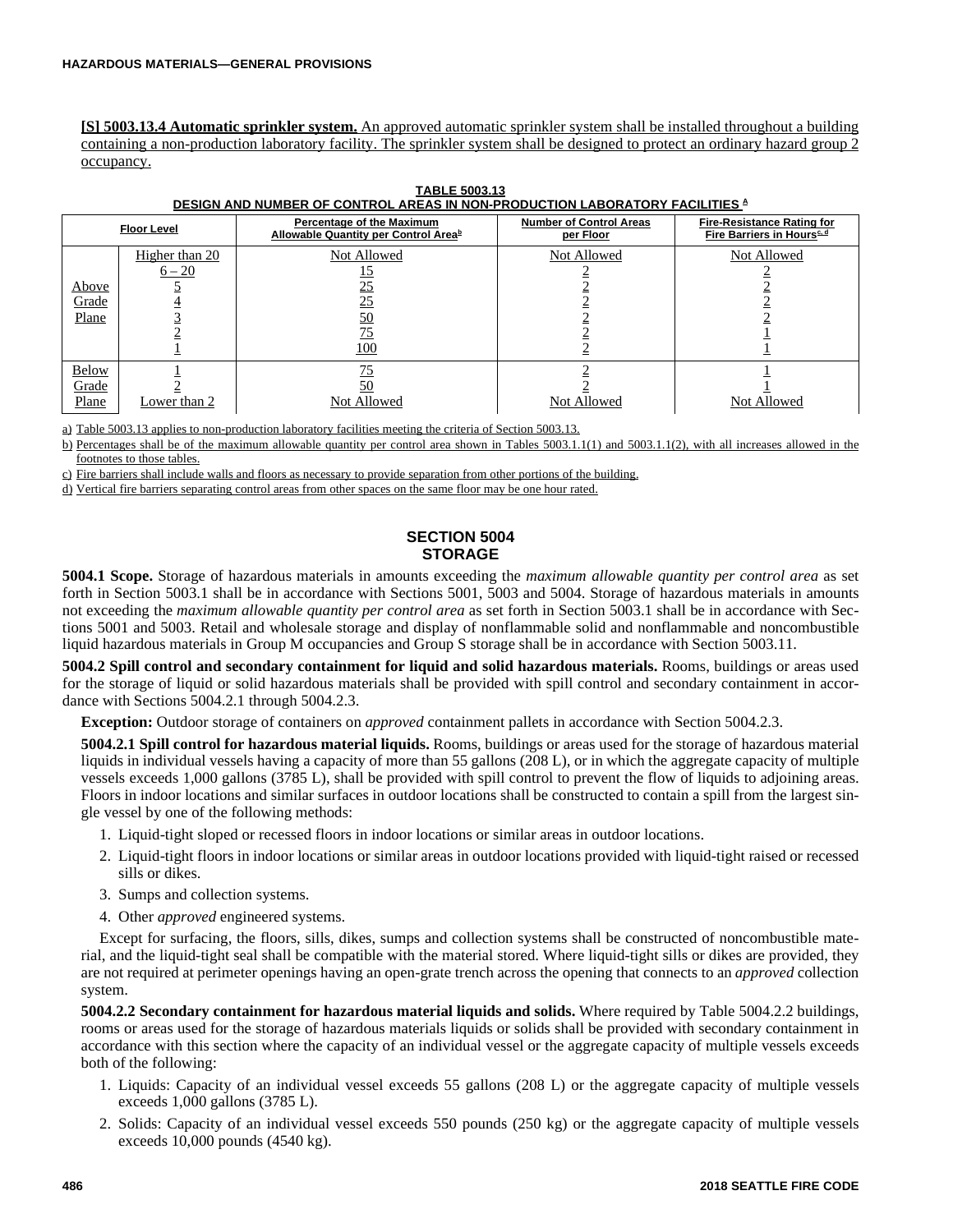| <b>MATERIAL</b>      |                           |                   | <b>INDOOR STORAGE</b>        |                          | <b>OUTDOOR STORAGE</b> |
|----------------------|---------------------------|-------------------|------------------------------|--------------------------|------------------------|
|                      |                           | <b>Solids</b>     | Liquids                      | <b>Solids</b>            | Liquids                |
|                      |                           |                   | 1. Physical-hazard materials |                          |                        |
|                      | Class II                  |                   | See Chapter 57               |                          | See Chapter 57         |
| Combustible liquids  | Class IIIA                | <b>Not</b>        | See Chapter 57               | <b>Not</b>               | See Chapter 57         |
|                      | <b>Class IIIB</b>         | Applicable        | See Chapter 57               | Applicable               | See Chapter 57         |
| Cryogenic fluids     |                           |                   | See Chapter 55               |                          | See Chapter 55         |
| Explosives           |                           |                   | See Chapter 56               |                          | See Chapter 56         |
|                      | Class IA                  |                   | See Chapter 57               |                          | See Chapter 57         |
| Flammable liquids    | Class IB                  | Not<br>Applicable | See Chapter 57               | <b>Not</b><br>Applicable | See Chapter 57         |
|                      | Class IC                  |                   | See Chapter 57               |                          | See Chapter 57         |
| Flammable solids     |                           | Not Required      | Not Applicable               | Not Required             | Not Applicable         |
|                      | Unclassified<br>Detonable |                   |                              |                          |                        |
|                      | Class I                   |                   |                              |                          |                        |
| Organic peroxides    | Class II                  | Required          | Required                     | Not Required             | Not Required           |
|                      | Class III                 |                   |                              |                          |                        |
|                      | Class IV                  |                   |                              |                          |                        |
|                      | Class V                   | Not Required      | Not Required                 | Not Required             | Not Required           |
|                      | Class 4                   |                   |                              |                          |                        |
| Oxidizers            | Class 3                   | Required          | Required                     | Not Required             | Not Required           |
|                      | Class 2                   |                   |                              |                          |                        |
|                      | Class 1                   | Not Required      | Not Required                 | Not Required             | Not Required           |
| Pyrophorics          |                           | Not Required      | Required                     | Not Required             | Required               |
|                      | Class 4                   |                   |                              |                          |                        |
|                      | Class 3                   | Required          | Required                     | Required                 | Required               |
| Unstable (reactives) | Class <sub>2</sub>        |                   |                              |                          |                        |
|                      | Class 1                   | Not Required      | Not Required                 | Not Required             | Not Required           |
|                      | Class 3                   |                   |                              |                          |                        |
| Water reactives      | Class <sub>2</sub>        | Required          | Required                     | Required                 | Required               |
|                      | Class 1                   | Not Required      | Not Required                 | Not Required             | Not Required           |
|                      |                           |                   | 2. Health-hazard materials   |                          |                        |
| Corrosives           |                           | Not Required      | Required                     | Not Required             | Required               |
| <b>Highly</b> toxics |                           | Required          | Required                     | Required                 | Required               |
| <b>Toxics</b>        |                           |                   |                              |                          |                        |

| <b>TABLE 5004.2.2</b>                                                        |
|------------------------------------------------------------------------------|
| REQUIRED SECONDARY CONTAINMENT—HAZARDOUS MATERIAL SOLIDS AND LIQUIDS STORAGE |

**5004.2.2.1 Containment and drainage methods.** The building, room or area shall contain or drain the hazardous materials and fire protection water through the use of one of the following methods:

- 1. Liquid-tight sloped or recessed floors in indoor locations or similar areas in outdoor locations.
- 2. Liquid-tight floors in indoor locations or similar areas in outdoor locations provided with liquid-tight raised or recessed sills or dikes.
- 3. Sumps and collection systems.
- 4. Drainage systems leading to an *approved* location.
- 5. Other *approved* engineered systems.

**5004.2.2.2 Incompatible materials.** *Incompatible materials* used in *open systems* shall be separated from each other in the secondary containment system.

**5004.2.2.3 Indoor design.** Secondary containment for indoor storage areas shall be designed to contain a spill from the largest vessel plus the design flow volume of fire protection water calculated to discharge from the fire-extinguishing system over the minimum required system design area or area of the room or area in which the storage is located, whichever is smaller. The containment capacity shall be designed to contain the flow for a period of 20 minutes.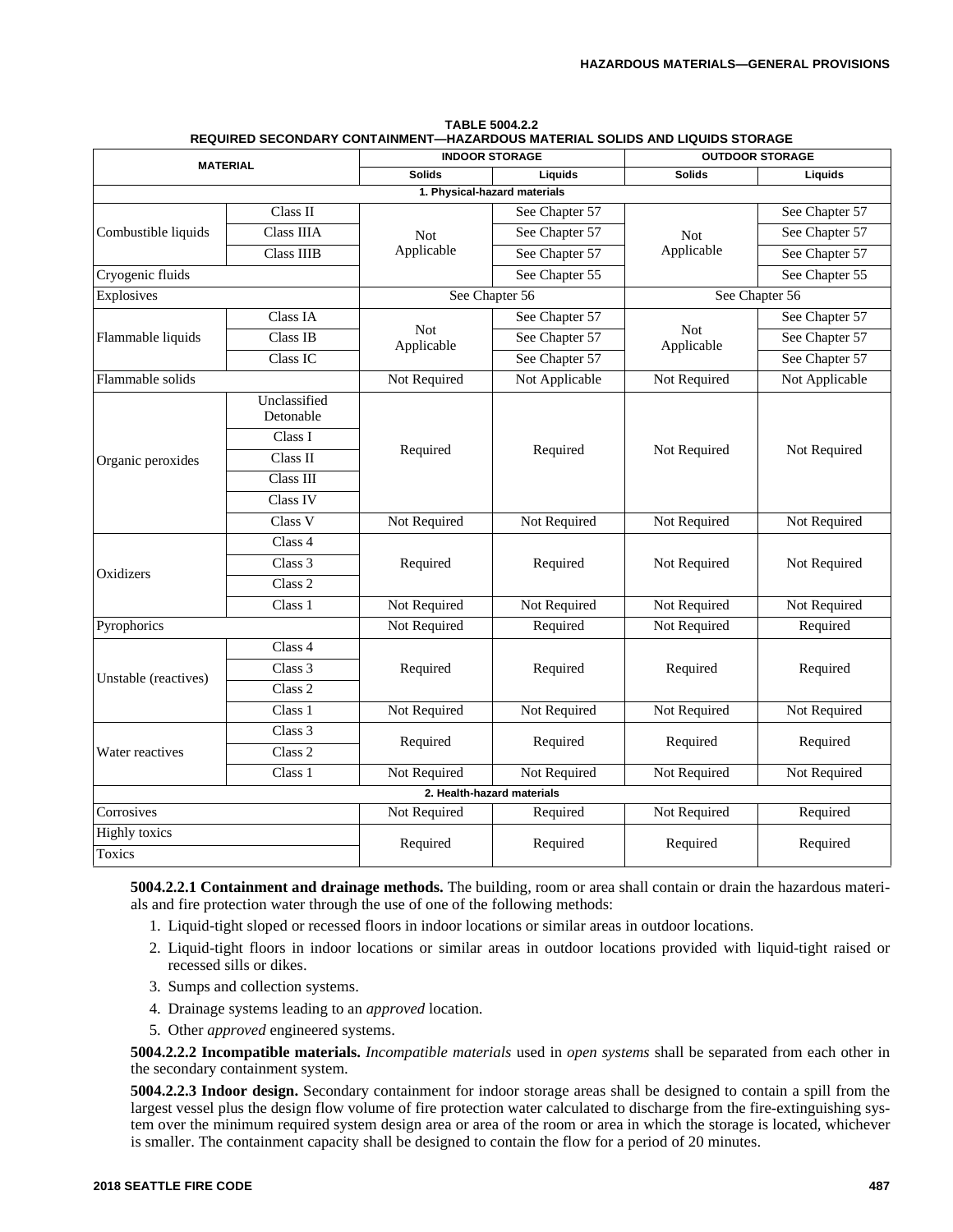**5004.2.2.4 Outdoor design.** Secondary containment for outdoor storage areas shall be designed to contain a spill from the largest individual vessel. If the area is open to rainfall, secondary containment shall be designed to include the volume of a 24-hour rainfall as determined by a 25-year storm and provisions shall be made to drain accumulations of groundwater and rainwater.

**5004.2.2.5 Monitoring.** An *approved* monitoring method shall be provided to detect hazardous materials in the secondary containment system. The monitoring method is allowed to be visual inspection of the primary or secondary containment, or other *approved* means. Where secondary containment is subject to the intrusion of water, a monitoring method for detecting water shall be provided. Where monitoring devices are provided, they shall be connected to *approved* visual or audible alarms.

**5004.2.2.6 Drainage system design.** Drainage systems shall be in accordance with the *International Plumbing Code* and all of the following:

- 1. The slope of floors to drains in indoor locations, or similar areas in outdoor locations shall be not less than 1 percent.
- 2. Drains from indoor storage areas shall be sized to carry the volume of the fire protection water as determined by the design density discharged from the automatic fire-extinguishing system over the minimum required system design area or area of the room or area in which the storage is located, whichever is smaller.
- 3. Drains from outdoor storage areas shall be sized to carry the volume of the fire flow and the volume of a 24-hour rainfall as determined by a 25-year storm.
- 4. Materials of construction for drainage systems shall be compatible with the materials stored.
- 5. *Incompatible materials* used in *open systems* shall be separated from each other in the drainage system.
- 6. Drains shall terminate in an *approved* location away from buildings, valves, *means of egress*, fire access roadways, adjoining property and storm drains.

**5004.2.3 Containment pallets.** Where used as an alternative to spill control and secondary containment for outdoor storage in accordance with the exception in Section 5004.2, containment pallets shall comply with all of the following:

- 1. A liquid-tight sump with access for visual inspection shall be provided.
- 2. The sump shall be designed to contain not less than 66 gallons (250 L).
- 3. Exposed surfaces shall be compatible with material stored.
- 4. Containment pallets shall be protected to prevent collection of rainwater within the sump.

**5004.3 Ventilation.** Indoor storage areas and storage buildings shall be provided with mechanical exhaust ventilation or natural ventilation where natural ventilation can be shown to be acceptable for the materials as stored.

**Exception:** Storage areas for flammable solids complying with Chapter 59.

**5004.3.1 System requirements.** Exhaust ventilation systems shall comply with all of the following:

- 1. Installation shall be in accordance with the *International Mechanical Code*.
- 2. Mechanical ventilation shall be at a rate of not less than 1 cubic foot per minute per square foot  $[0.00508 \text{ m}^3/(\text{s} \cdot \text{m}^2)]$  of floor area over the storage area.
- 3. Systems shall operate continuously unless alternative designs are *approved*.
- 4. A manual shutoff control shall be provided outside of the room in a position adjacent to the access door to the room or in an *approved* location. The switch shall be a break-glass or other *approved* type and shall be *labeled*: VENTILATION SYSTEM EMERGENCY SHUTOFF.
- 5. Exhaust ventilation shall be designed to consider the density of the potential fumes or vapors released. For fumes or vapors that are heavier than air, exhaust shall be taken from a point within 12 inches (305 mm) of the floor. For fumes or vapors that are lighter than air, exhaust shall be taken from a point within 12 inches (305 mm) of the highest point of the room.
- 6. The location of both the exhaust and inlet air openings shall be designed to provide air movement across all portions of the floor or room to prevent the accumulation of vapors.
- 7. Exhaust air shall not be recirculated to occupied areas if the materials stored are capable of emitting hazardous vapors and contaminants have not been removed. Air contaminated with explosive or flammable vapors, fumes or dusts; flammable, highly toxic or toxic gases; or radioactive materials shall not be recirculated.

# **5004.4 Separation of incompatible hazardous materials.** *Incompatible materials* shall be separated in accordance with Section 5003.9.8.

**5004.5 Automatic sprinkler systems.** Indoor storage areas and storage buildings shall be equipped throughout with an *approved automatic sprinkler system* in accordance with Section 903.3.1.1. The design of the sprinkler system shall be not less than that required for Ordinary Hazard Group 2 with a minimum design area of  $3,000$  square feet (279 m<sup>2</sup>). Where the materials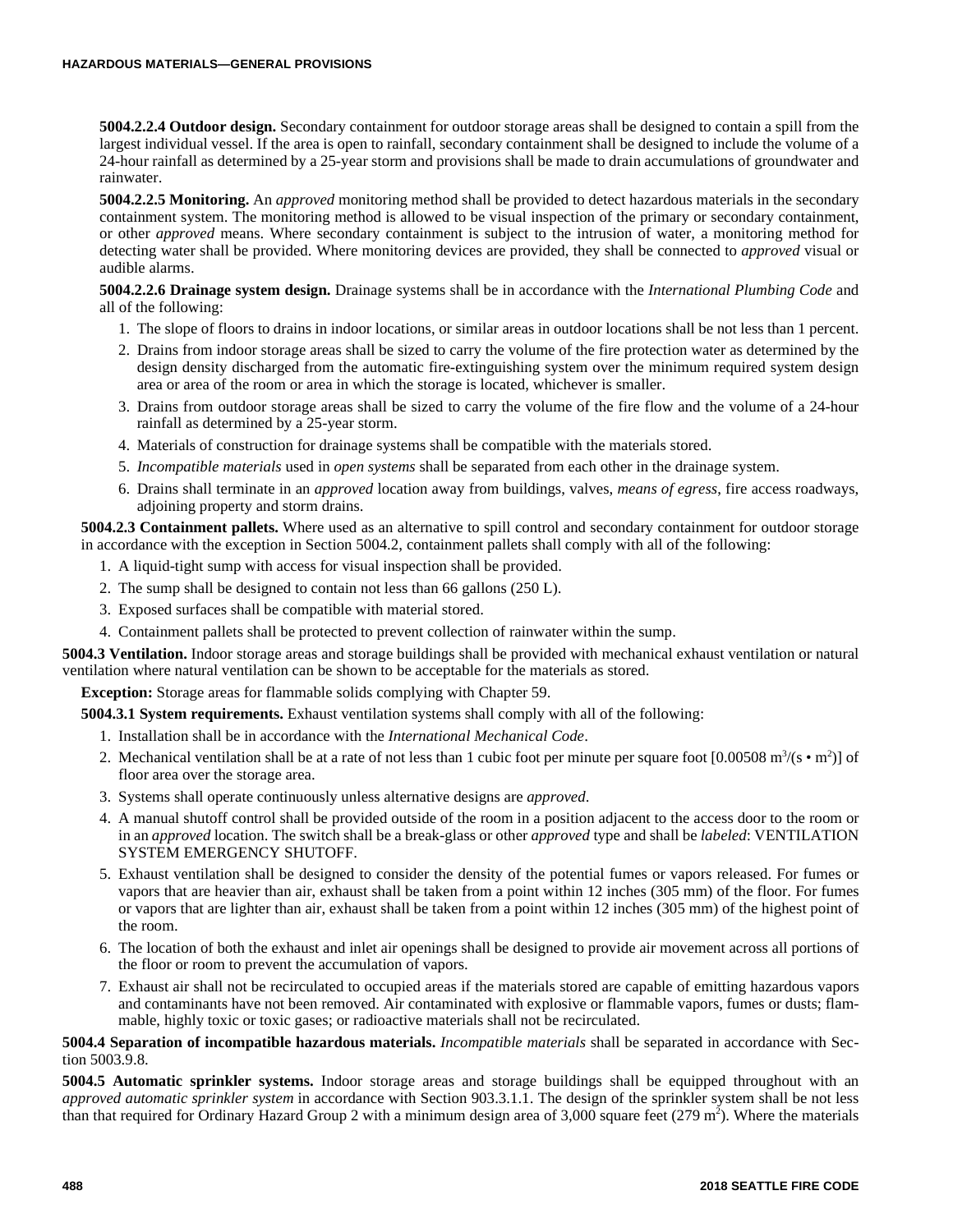or storage arrangement are required by other regulations to be provided with a higher level of sprinkler system protection, the higher level of sprinkler system protection shall be provided.

**5004.6 Explosion control.** Indoor storage rooms, areas and buildings shall be provided with explosion control in accordance with Section 911.

**5004.7 Standby or emergency power.** Where mechanical ventilation, treatment systems, temperature control, alarm, detection or other electrically operated systems are required, such systems shall be provided with an emergency or standby power in accordance with Section 1203.

For storage areas for highly toxic or toxic materials, see Sections 6004.2.2.8 and 6004.3.4.2.

**5004.7.1 Exempt applications.** Standby or emergency power is not required for mechanical ventilation systems for any of the following:

- 1. Storage of Class IB and IC *flammable liquids* and Class II and III *combustible liquids* in closed containers not exceeding a capacity of 6-1/2 gallons (25 L).
- 2. Storage of Class 1 and 2 oxidizers.
- 3. Storage of Class II, III, IV and V organic peroxides.
- 4. Storage of asphyxiant, irritant and radioactive gases.

**5004.7.2 Fail-safe engineered systems.** Standby power for mechanical ventilation, treatment systems and temperature control systems shall not be required where an *approved* fail-safe engineered system is installed.

**5004.8 Limit controls.** Limit controls shall be provided in accordance with Sections 5004.8.1 and 5004.8.2.

**5004.8.1 Temperature control.** Materials that must be kept at temperatures other than normal ambient temperatures to prevent a hazardous reaction shall be provided with an approved means to maintain the temperature within a safe range. Redundant temperature control equipment that will operate on failure of the primary temperature control system shall be provided. Where *approved*, alternative means that prevent a hazardous reaction are allowed.

**5004.8.2 Pressure control.** Stationary tanks and equipment containing hazardous material liquids that can generate pressures exceeding design limits because of exposure fires or internal reaction shall have some form of construction or other *approved* means that will relieve excessive internal pressure. The means of pressure relief shall vent to an *approved* location or to an exhaust scrubber or treatment system where required by Chapter 60.

**5004.9 Emergency alarm.** An *approved* manual emergency alarm system shall be provided in buildings, rooms or areas used for storage of hazardous materials. Emergency alarm-initiating devices shall be installed outside of each interior *exit* or *exit access* door of storage buildings, rooms or areas. Activation of an emergency alarm-initiating device shall sound a local alarm to alert occupants of an emergency situation involving hazardous materials.

**5004.10 Supervision and monitoring.** Emergency alarm, detection and automatic fire-extinguishing systems required by Section 5004 shall be electrically supervised and monitored by an *approved* supervising station or, where *approved*, shall initiate an audible and visual signal at a constantly attended on-site location.

**5004.11 Clearance from combustibles.** The area surrounding an outdoor storage area or tank shall be kept clear of combustible materials and vegetation for a minimum distance of 25 feet (7620 mm).

**5004.12 Noncombustible floor.** Except for surfacing, floors of storage areas shall be of noncombustible construction.

**5004.13 Weather protection.** Where overhead noncombustible construction is provided for sheltering outdoor hazardous material storage areas, such storage shall not be considered indoor storage where the area is constructed in accordance with the requirements for weather protection as required by the *International Building Code.*

**Exception:** Storage of *explosive* materials shall be considered as indoor storage.

# **SECTION 5005 USE, DISPENSING AND HANDLING**

**5005.1 General.** Use, dispensing and handling of hazardous materials in amounts exceeding the *maximum allowable quantity per control area* set forth in Section 5003.1 shall be in accordance with Sections 5001, 5003 and 5005. Use, dispensing and handling of hazardous materials in amounts not exceeding the *maximum allowable quantity per control area* set forth in Section 5003.1 shall be in accordance with Sections 5001 and 5003.

**5005.1.1 Separation of incompatible materials.** Separation of *incompatible materials* shall be in accordance with Section 5003.9.8.

**5005.1.2 Noncombustible floor.** Except for surfacing, floors of areas where liquid or solid hazardous materials are dispensed or used in *open systems* shall be of noncombustible, liquid-tight construction.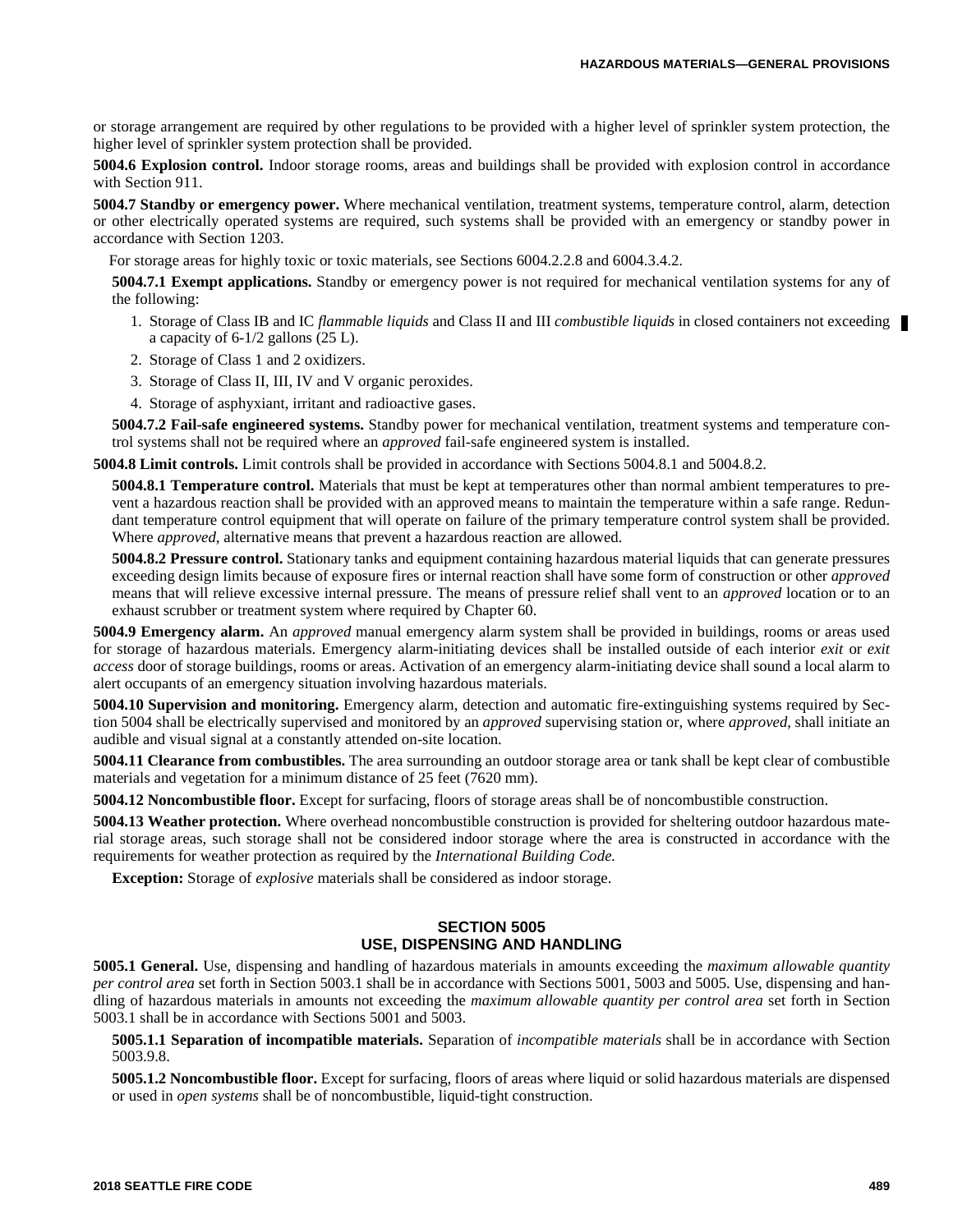**5005.1.3 Spill control and secondary containment for hazardous material liquids.** Where required by other provisions of Section 5005, spill control and secondary containment shall be provided for hazardous material liquids in accordance with Section 5004.2.

**5005.1.4 Limit controls.** Limit controls shall be provided in accordance with Sections 5005.1.4.1 through 5005.1.4.4.

**5005.1.4.1 High-liquid-level control.** Open tanks in which liquid hazardous materials are used shall be equipped with a liquid-level limit control or other means to prevent overfilling of the tank.

**5005.1.4.2 Low-liquid-level control.** *Approved* safeguards shall be provided to prevent a low-liquid level in a tank from creating a hazardous condition, including but not limited to, overheating of a tank or its contents.

**5005.1.4.3 Temperature control.** Temperature control shall be provided in accordance with Section 5004.8.1.

**5005.1.4.4 Pressure control.** Pressure control shall be provided in accordance with Section 5004.8.2.

**[S] 5005.1.5 ((Standby)) Legally required standby or emergency power.** Where mechanical ventilation, treatment systems, temperature control, manual alarm, detection or other electrically operated systems are required by this code, such systems shall be provided with emergency or legally required standby power in accordance with Section 1203.

**[S] 5005.1.5.1 Exempt applications.** ((Standby)) Legally required standby power for mechanical ventilation, treatment systems and temperature control systems shall not be required where an *approved* fail-safe engineered system is installed.

**5005.1.6 Supervision and monitoring.** Manual alarm, detection and automatic fire-extinguishing systems required by other provisions of Section 5005 shall be electrically supervised and monitored by an *approved* supervisory service or, where *approved*, shall initiate an audible and visual signal at a constantly attended on-site location.

**5005.1.7 Lighting.** Adequate lighting by natural or artificial means shall be provided.

**5005.1.8 Fire-extinguishing systems.** Indoor rooms or areas in which hazardous materials are dispensed or used shall be protected by an automatic fire-extinguishing system in accordance with Chapter 9. Sprinkler system design shall be not less than that required for Ordinary Hazard, Group 2, with a minimum design area of  $3,000$  square feet (279 m<sup>2</sup>). Where the materials or storage arrangement are required by other regulations to be provided with a higher level of sprinkler system protection, the higher level of sprinkler system protection shall be provided.

**5005.1.9 Ventilation.** Indoor dispensing and use areas shall be provided with exhaust ventilation in accordance with Section 5004.3.

**Exception:** Ventilation is not required for dispensing and use of flammable solids other than finely divided particles.

**5005.1.10 Liquid transfer.** Liquids having a hazard ranking of 3 or 4 in accordance with NFPA 704 shall be transferred by one of the following methods:

- 1. From safety cans complying with UL 30.
- 2. Through an *approved* closed piping system.
- 3. From containers or tanks by an *approved* pump taking suction through an opening in the top of the container or tank.
- 4. From containers or tanks by gravity through an *approved* self-closing or automatic-closing valve where the container or tank and dispensing operations are provided with spill control and secondary containment in accordance with Section 5004.2. Highly toxic liquids shall not be dispensed by gravity from tanks.
- 5. *Approved* engineered liquid transfer systems.

#### **Exceptions:**

- 1. Liquids having a hazard ranking of 4 where dispensed from *approved* containers not exceeding 1.3 gallons (5 L).
- 2. Liquids having a hazard ranking of 3 where dispensed from *approved* containers not exceeding 5.3 gallons (20 L).

**5005.1.11 Design.** Systems shall be suitable for the use intended and shall be designed by persons competent in such design. Controls shall be designed to prevent materials from entering or leaving the process or reaction system at other than the intended time, rate or path. Where failure of an automatic control could result in a dangerous condition or reaction, the automatic control shall be fail-safe.

**5005.1.12 Emergency isolation.** Where gases or liquids having a hazard ranking of Health Class 3 or 4, Flammability Class 4 or Instability Class 3 or 4 in accordance with NFPA 704 are carried in pressurized piping above 15 pounds per square inch gauge (psig) (103 kPa), an *approved* means of leak detection and emergency shutoff or excess flow control shall be provided. Where the piping originates from within a hazardous material storage room or area, the excess flow control shall be located within the storage room or area. Where the piping originates from a bulk source, the excess flow control shall be located as close to the bulk source as practical.

# **Exceptions:**

- 1. Piping for inlet connections designed to prevent backflow.
- 2. Piping for pressure relief devices.

 $**$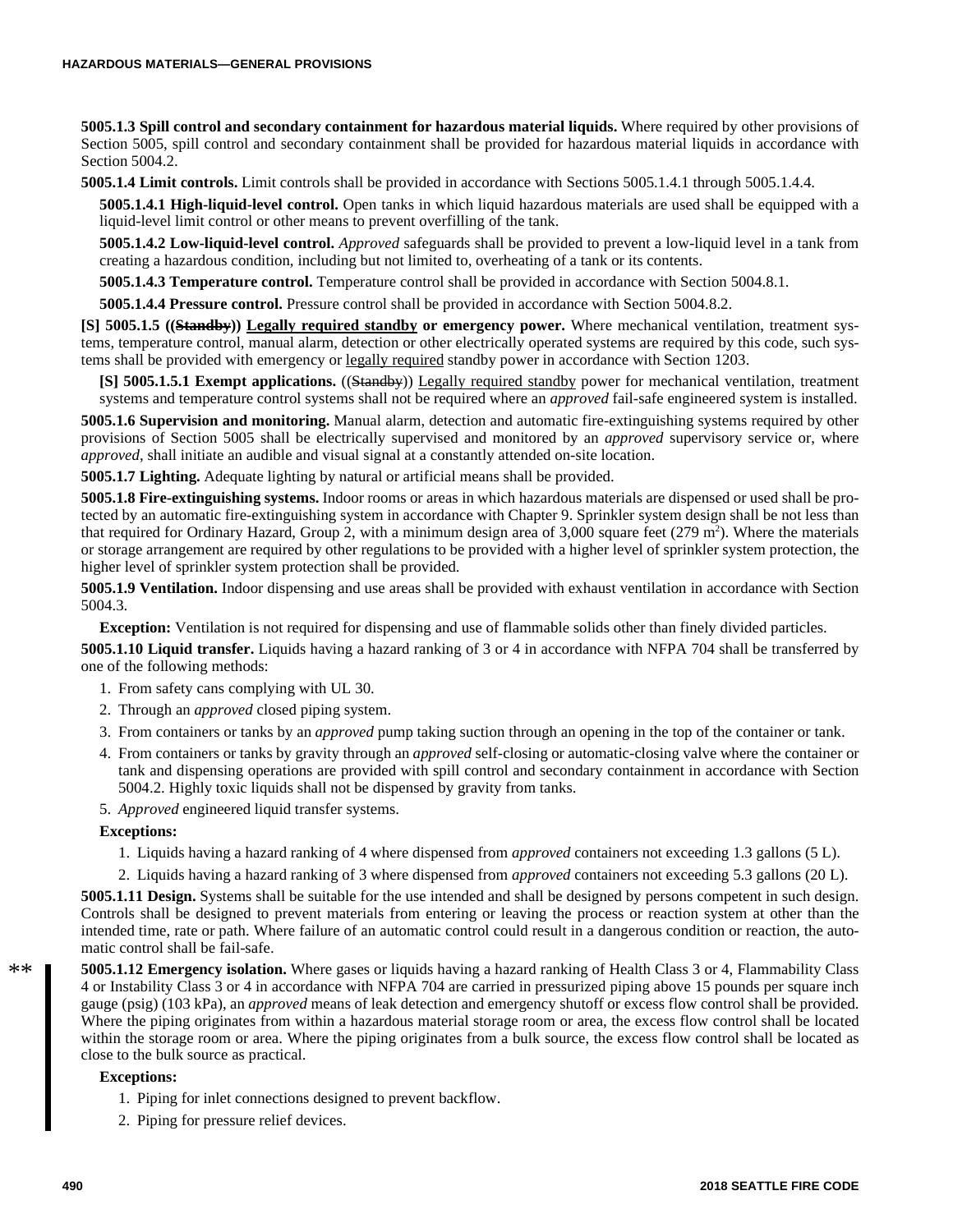**5005.2 Indoor dispensing and use.** Indoor dispensing and use of hazardous materials shall be in buildings complying with the *International Building Code* and in accordance with Section 5005.1 and Sections 5005.2.1 through 5005.2.2.4.

**5005.2.1 Open systems.** Dispensing and use of hazardous materials in open containers or systems shall be in accordance with Sections 5005.2.1.1 through 5005.2.1.4.

**5005.2.1.1 Ventilation.** Where gases, liquids or solids having a hazard ranking of 3 or 4 in accordance with NFPA 704 are dispensed or used, mechanical exhaust ventilation shall be provided to capture gases, fumes, mists or vapors at the point of generation.

**Exception:** Gases, liquids or solids that can be demonstrated not to create harmful gases, fumes, mists or vapors.

**5005.2.1.2 Explosion control.** Explosion control shall be provided in accordance with Section 5004.6 where an explosive environment can occur because of the characteristics or nature of the hazardous materials dispensed or used, or as a result of the dispensing or use process.

**5005.2.1.3 Spill control for hazardous material liquids.** Buildings, rooms or areas where hazardous material liquids are dispensed into vessels exceeding a 1.3-gallon (5 L) capacity or used in *open systems* exceeding a 5.3-gallon (20 L) capacity shall be provided with spill control in accordance with Section 5004.2.1.

**5005.2.1.4 Secondary containment for hazardous material liquids.** Where required by Table 5005.2.1.4, buildings, rooms or areas where hazardous material liquids are dispensed or used in *open systems* shall be provided with secondary containment in accordance with Section 5004.2.2 where the capacity of an individual vessel or system or the capacity of multiple vessels or systems exceeds the following:

- 1. Individual vessel or system: greater than 1.3 gallons (5 L).
- 2. Multiple vessels or systems: greater than 5.3 gallons (20 L).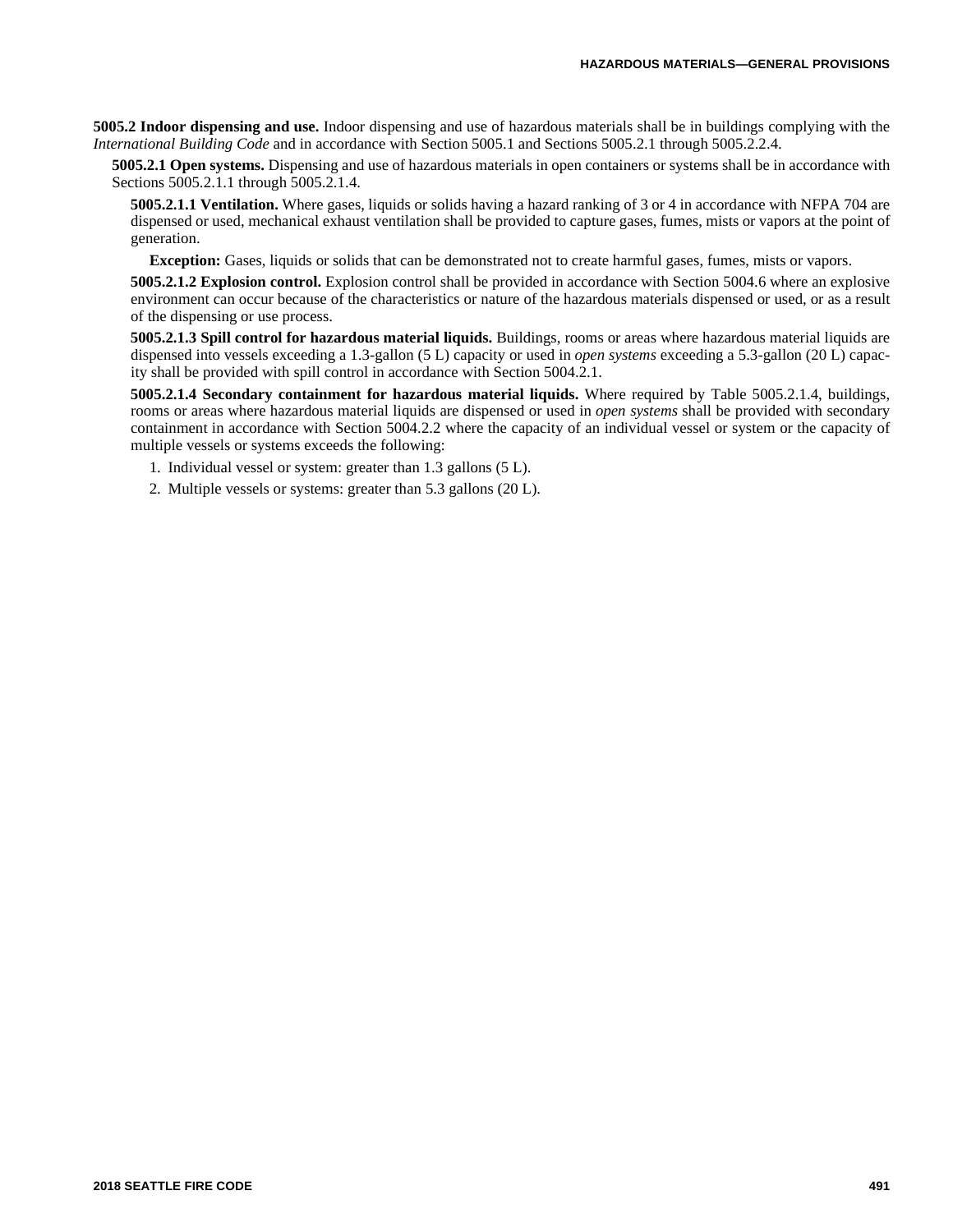| <b>MATERIAL</b>              | <b>INDOOR LIQUIDS USE</b>     |                            | <b>OUTDOOR LIQUIDS USE</b> |                |  |
|------------------------------|-------------------------------|----------------------------|----------------------------|----------------|--|
| 1. Physical-hazard materials |                               |                            |                            |                |  |
| Combustible liquids          | Class II                      | See Chapter 57             |                            | See Chapter 57 |  |
|                              | Class IIIA                    | See Chapter 57             |                            | See Chapter 57 |  |
|                              | <b>Class IIIB</b>             | See Chapter 57             |                            | See Chapter 57 |  |
| Cryogenic fluids             |                               | See Chapter 55             |                            | See Chapter 55 |  |
| Explosives                   |                               | See Chapter 56             |                            | See Chapter 56 |  |
| Flammable liquids            | Class IA                      | See Chapter 57             |                            | See Chapter 57 |  |
|                              | Class IB                      | See Chapter 57             |                            | See Chapter 57 |  |
|                              | Class <sub>IC</sub>           | See Chapter 57             |                            | See Chapter 57 |  |
| Flammable solids             |                               | Not Applicable             |                            | Not Applicable |  |
| Organic peroxides            | <b>Unclassified Detonable</b> | Required                   |                            | Required       |  |
|                              | Class I                       | Required                   |                            | Required       |  |
|                              | Class II                      |                            |                            |                |  |
|                              | Class III                     |                            |                            |                |  |
|                              | Class IV                      |                            |                            |                |  |
|                              | Class V                       | Not Required               |                            | Not Required   |  |
| Oxidizers                    | Class 4                       | Required                   |                            | Required       |  |
|                              | Class 3                       |                            |                            |                |  |
|                              | Class <sub>2</sub>            |                            |                            |                |  |
|                              | Class 1                       |                            |                            |                |  |
| Pyrophorics                  |                               | Required                   |                            | Required       |  |
| Unstable (reactives)         | Class 4                       | Required                   |                            |                |  |
|                              | Class 3                       |                            |                            | Required       |  |
|                              | Class <sub>2</sub>            |                            |                            |                |  |
|                              | Class 1                       | Not Required               |                            | Required       |  |
| Water reactives              | $\overline{\text{Class}}$ 3   | Required                   |                            | Required       |  |
|                              | Class 2                       |                            |                            |                |  |
|                              | Class 1                       | Not Required               |                            | Required       |  |
|                              |                               | 2. Health-hazard materials |                            |                |  |
| Corrosives                   |                               | Required                   | Required                   |                |  |
| <b>Highly</b> toxics         |                               |                            |                            |                |  |
| Toxics                       |                               |                            |                            |                |  |

**TABLE 5005.2.1.4 REQUIRED SECONDARY CONTAINMENT—HAZARDOUS MATERIAL LIQUIDS USE**

**5005.2.2 Closed systems.** Use of hazardous materials in closed containers or systems shall be in accordance with Sections 5005.2.2.1 through 5005.2.2.4.

**5005.2.2.1 Ventilation.** Where *closed systems* are designed to be opened as part of normal operations, ventilation shall be provided in accordance with Section 5005.2.1.1.

**5005.2.2.2 Explosion control.** Explosion control shall be provided in accordance with Section 5004.6 where an explosive environment exists because of the hazardous materials dispensed or used, or as a result of the dispensing or use process.

**Exception:** Where process vessels are designed to contain fully the worst-case explosion anticipated within the vessel under process conditions based on the most likely failure.

**5005.2.2.3 Spill control for hazardous material liquids.** Buildings, rooms or areas where hazardous material liquids are used in individual vessels exceeding a 55-gallon (208 L) capacity shall be provided with spill control in accordance with Section 5004.2.1.

**5005.2.2.4 Secondary containment for hazardous material liquids.** Where required by Table 5005.2.1.4, buildings, rooms or areas where hazardous material liquids are used in vessels or systems shall be provided with secondary containment in accordance with Section 5004.2.2 where the capacity of an individual vessel or system or the capacity of multiple vessels or systems exceeds the following:

1. Individual vessel or system: greater than 55 gallons (208 L).